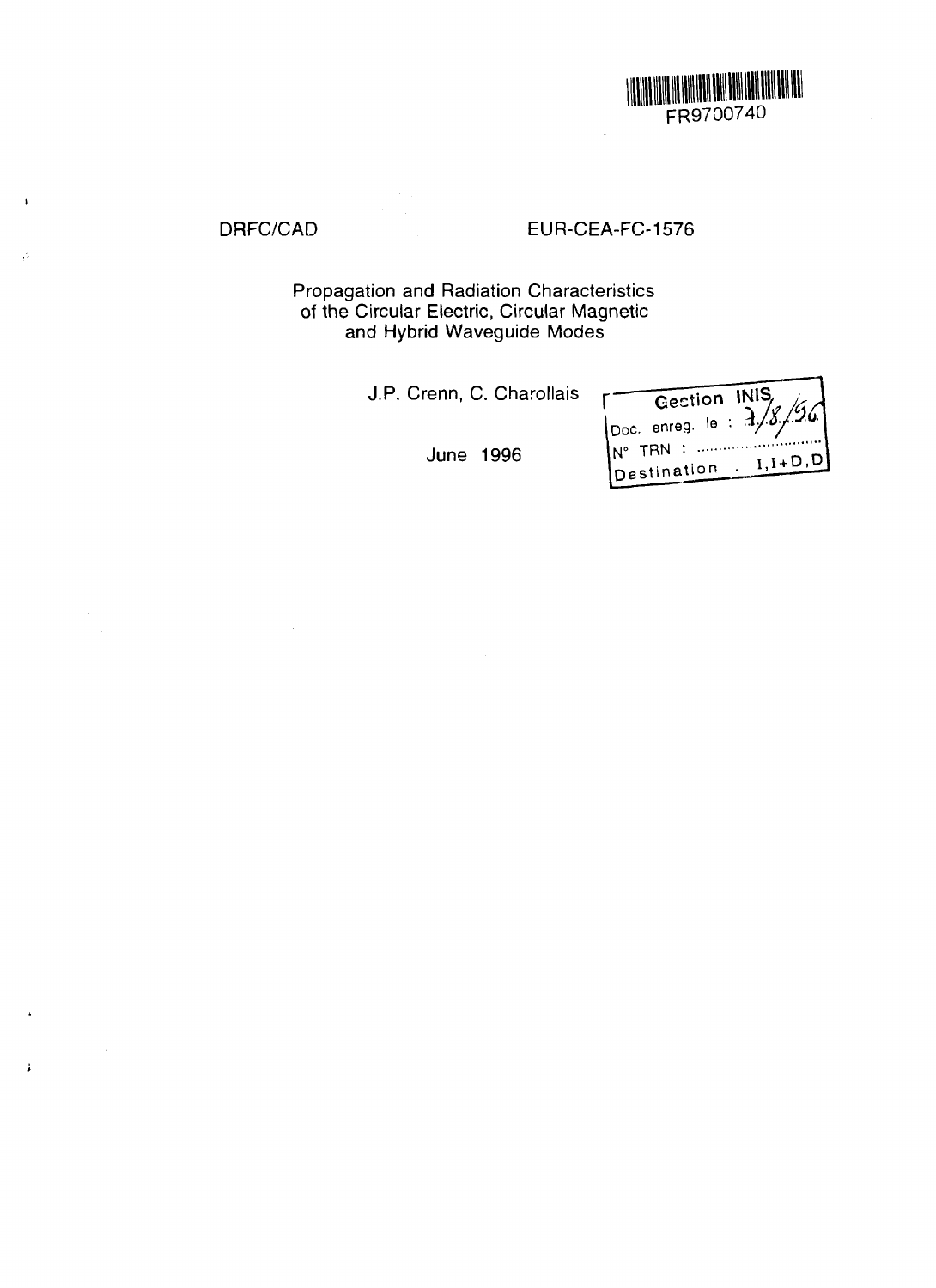# **PROPAGATION AND RADIATION CHARACTERISTICS OF THE CIRCULAR ELECTRIC, CIRCULAR MAGNETIC AND HYBRID WAVEGUIDE MODES**

#### \* J.P. CRENN

\* *Association EURATOM-CEA sur la Fusion Departement de Recherches sur la Fusion Controlee Centre d'Etudes de Cadarache 13108 St Paul-lez-Durance (FRANCE)*

#### \*\* C. CHAROLLAIS

\*\* *INSA de Rouen, Place Emile Blondel B.P. 8 - 76131 Mont Saint Aignan Cedex (FRANCE)*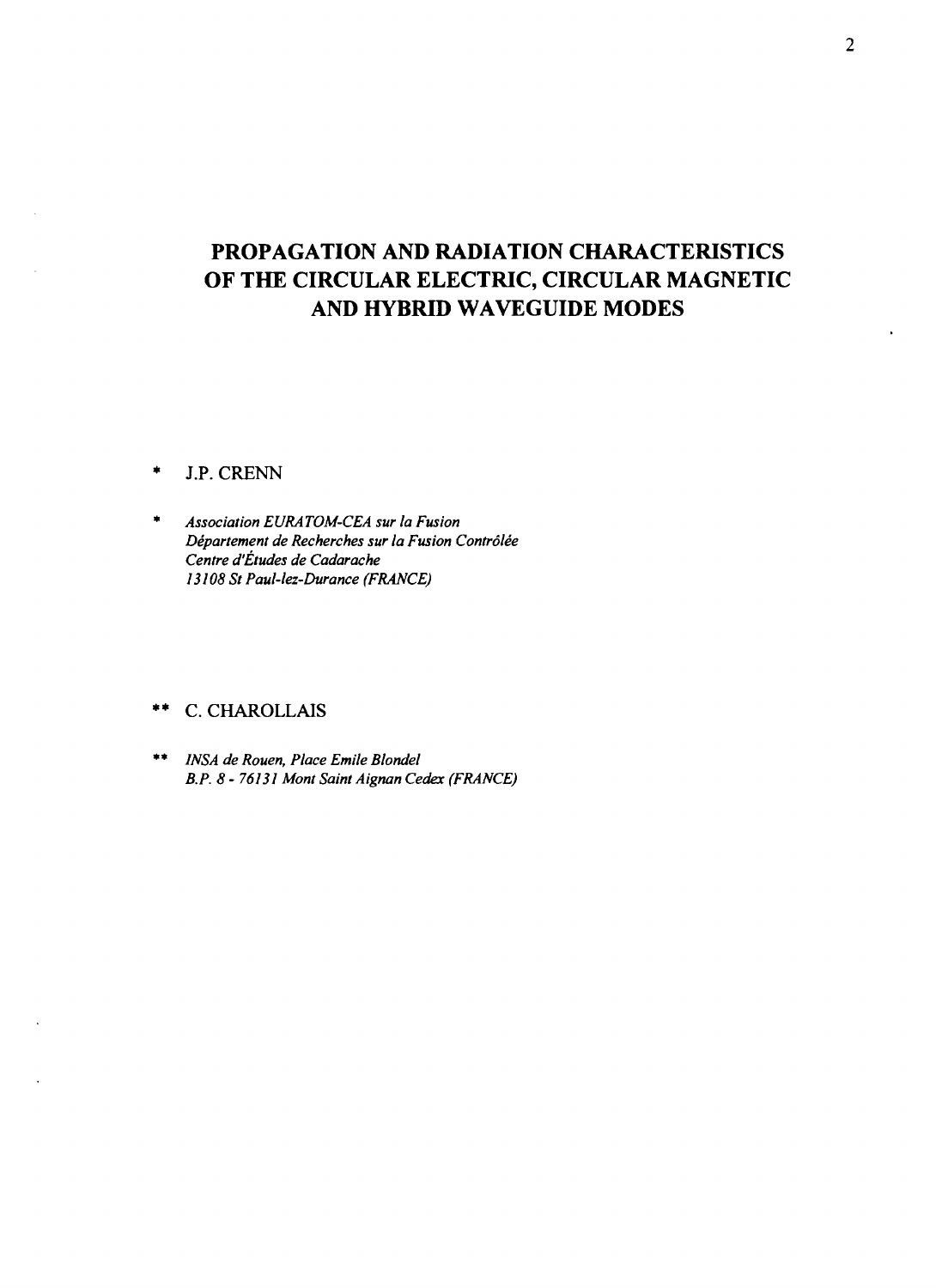# SOMMAIRE

 $\bar{z}$ 

 $\bar{\beta}$ 

| I.   |  |
|------|--|
| II.  |  |
| III. |  |
|      |  |
|      |  |
|      |  |
|      |  |
|      |  |
|      |  |
|      |  |
| V.   |  |
|      |  |
|      |  |
|      |  |
|      |  |

 $\hat{\mathcal{L}}$ 

 $\bar{z}$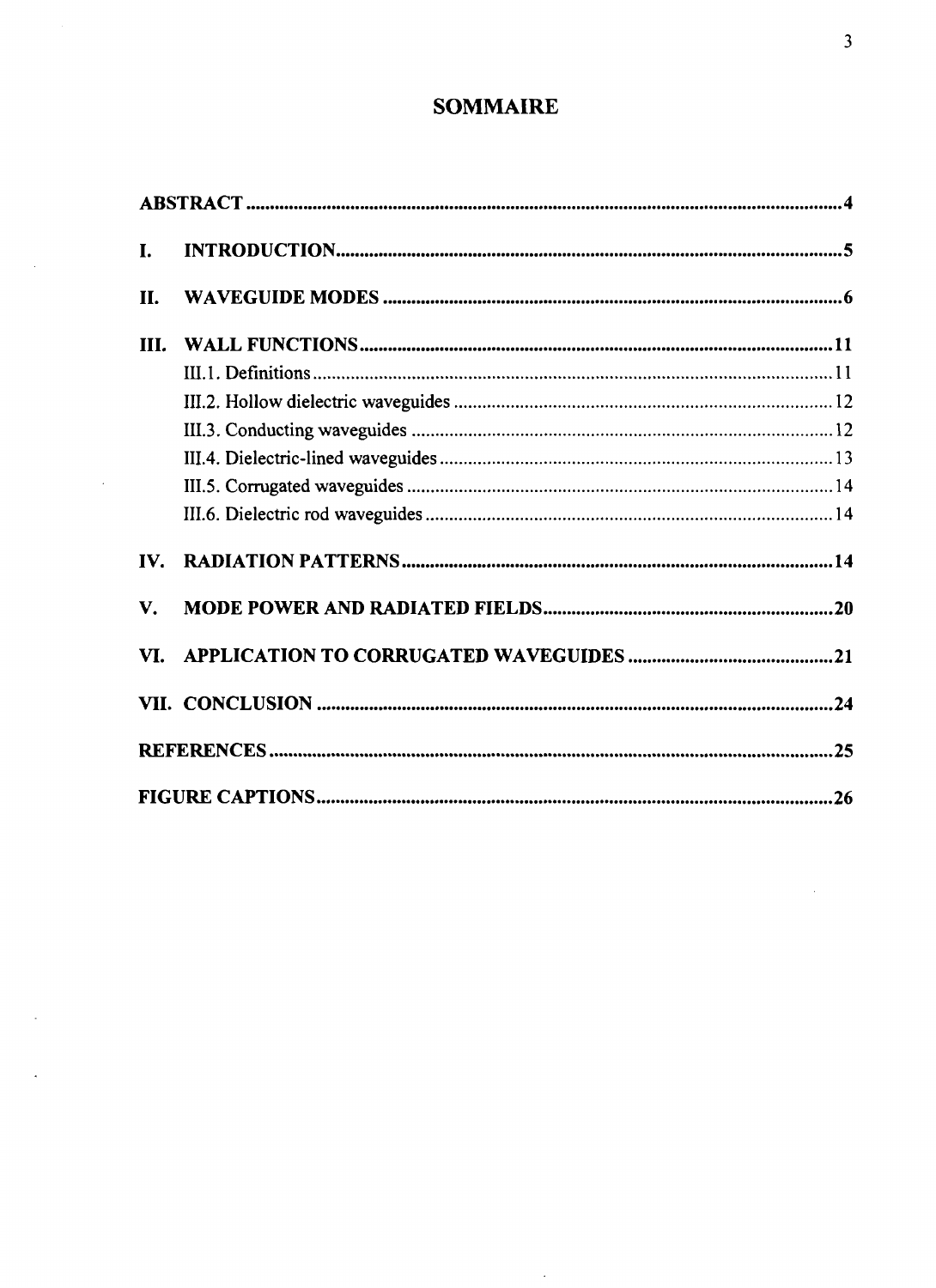#### **ABSTRACT**

The field distributions and propagation constants of the circular electric, circular magnetic and hybrid modes of oversized waveguides are expressed, taking the effects of walls into account. These effects are described by wall functions which depend on surface impedances of the wall, and are determined for different types of guides. The near and far field patterns are derived in the case of real wall functions. It is shown that, for very oversized waveguides, the terms containing wall functions can be ignored in the calculations, and it results that the expressions of fields and propagation constants become independent of the types of waveguides. An application to corrugated waveguides for Electron Cyclotron Resonance Heating experiments shows the variations of the radiation characteristics versus geometric parameters of the corrugations and determines the ranges of interest for these parameters.

**KEY WORDS** : Oversized circular waveguides, Dielectric-lined waveguides, Corrugated waveguides, Dielectric rod waveguides, Hybrid modes, Radiation patterns.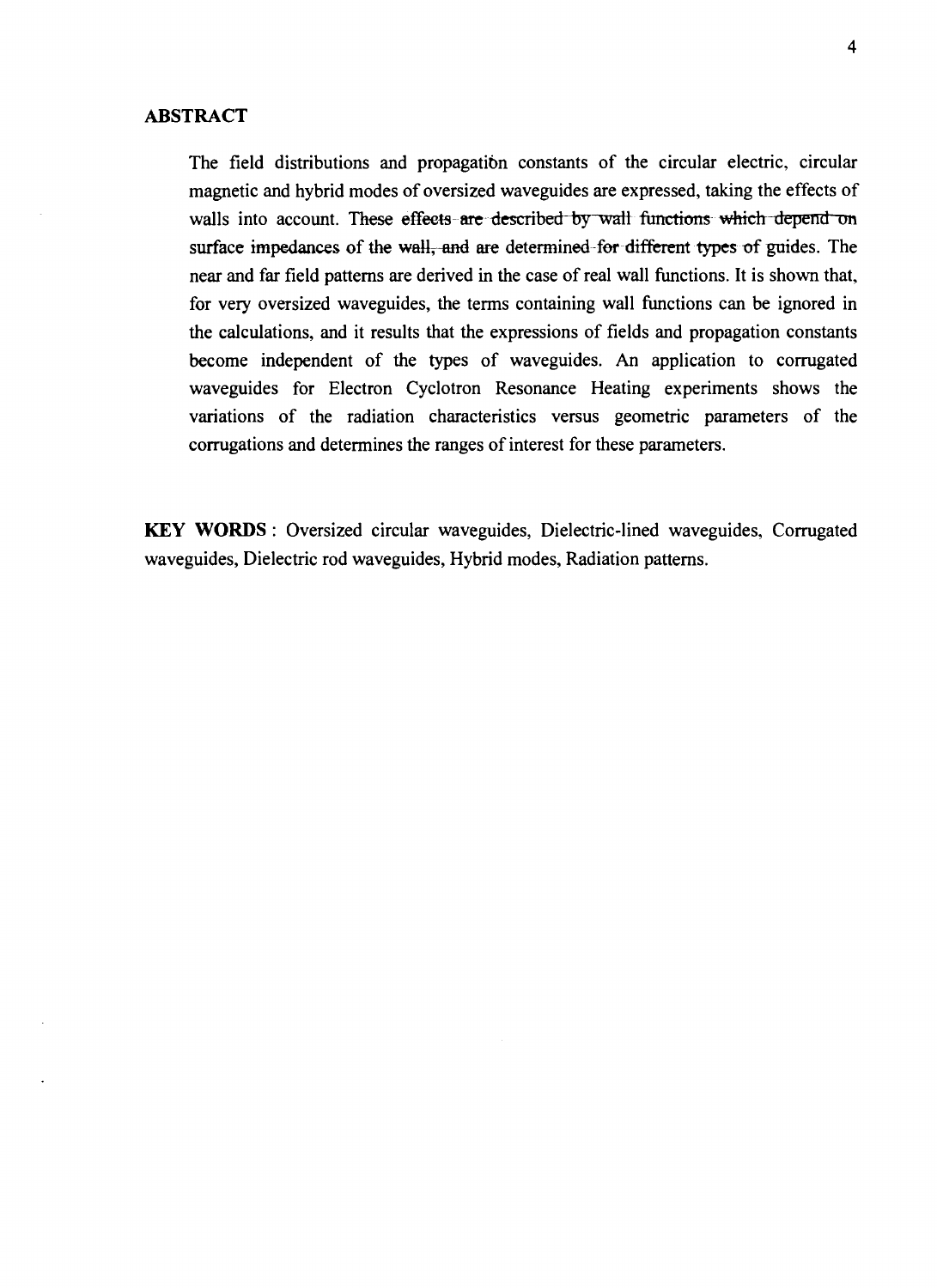#### **I. INTRODUCTION**

Oversized waveguides carrying the fundamental hybrid mode  $HE_{11}$  are widely used in infrared and millimeter waves devices because of the excellent propagation and radiation properties of this mode : low attenuation in oversized waveguides, linear polarization, azimuthal symmetry and Gaussian beam-like radiation pattern.

Moreover, in these types of overmoded waveguides, other hybrid modes, and circular electric or circular magnetic modes, can propagate, but are normally considered as spurious modes in experiments.

For all these modes, the propagation and radiation behaviors depend mainly on the wavelength and guide diameter, and, although usually neglected, on the surface impedances of the wall. Taking into account the wall characteristics of the guide, this paper deals with general expressions of the field inside the guide and in the radiation patterns. Five basic types of oversized circular waveguides, supporting circular electric, circular magnetic or hybrid modes, are considered [1] [2]: hollow dielectric or weakly conducting waveguides [3] [4], dielectric-lined waveguides [5] [6], metallic corrugated waveguides [7] [8] [9], and dielectric rod waveguides [1] [6] (Fig. 1).

The paper begins in Section II with the field expressions of the modes inside the guide.

These expressions contain four wall functions :  $X, Y, \Delta$  and  $\Sigma$  which depend on the surface impedances of the wall. The effects of these wall functions on the field configurations and propagation constants of the modes are discussed. In Section III, the wall functions are calculated for each of the five basic types of waveguides mentioned above.

General relations, giving the near and far field patterns in the cases of real wall functions, are derived in Section IV. More simple relations for the far field region are also investigated. The effects of the wall functions on the radiation characteristics are considered. The section V deals with the mode power and cross-polarization power in relation with the amplitude of the radiated fields.

An application to corrugated waveguides is made in Section VI, in order to determine the variations of the radiated field patterns as a function of the geometric parameters of the corrugations. Waveguides used in transmission lines for Electron Cyclotron Resonance Heating (ECRH) experiments at 110 and 118 GHz on the Tore Supra Tokamak, are considered in this application [10] [11].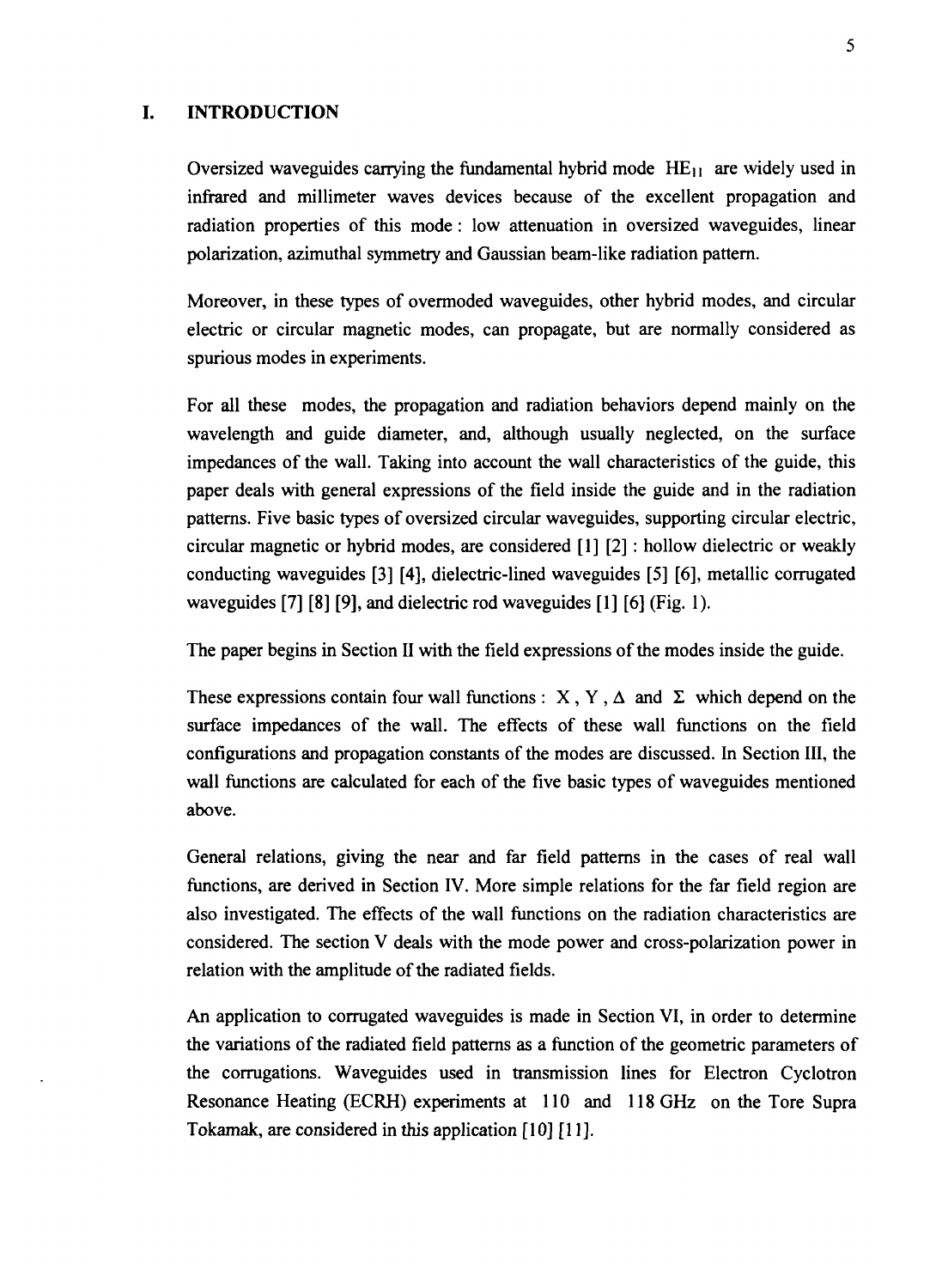### **II. WAVEGUIDE MODES**

Many fundamental works have been made about the field configurations and the propagations of modes in the five types of waveguides that we consider. By using the results obtained by Marcatili and Schmeltzer [3] Degnan [4] Dragone [1] [6] [7] Clarricoats and Olver [9] and Crenn [2], we derive a set of general relations for the modes, which include four wall functions X, Y,  $\Delta$  and  $\Sigma$ . These functions have different expressions, depending on the surface impedances of each type of guide. According to an usual notation [4] the modes are designated  $TE_{\text{om}}$  for the circular electric modes,  $TM_{\text{om}}$  for the circular magnetic modes,  $EH_{\text{nm}}$  and  $HE_{\text{nm}}$  for the hybrid modes, where n and m are positive integers. The fundamental mode is designated  $HE_{11}$  in this notation.

Let us consider a circular waveguide of radius a, and the coordinate systems defined in Fig. 2. The components of the Electric fields of modes inside the guide are written as :

$$
\begin{bmatrix}\nE_x \\
E_y \\
E_z\n\end{bmatrix}\n\exp j(\omega t - \gamma z)
$$

where  $E_x$ ,  $E_y$ ,  $E_z$  are the amplitudes of the components,  $\omega$  the angular frequency, and  $\gamma$  the propagation constant of the mode. Similarly, the amplitudes of the magnetic field components are noted  $H_x$ ,  $H_y$  and  $H_z$ . The amplitudes of the components for the various types of modes inside the guide, are derived as :

$$
TM_{\text{om}} \text{ (m} \ge 1)
$$
\n
$$
E_x = EJ_1 \left( K_{\text{my}} \frac{\rho}{a} \right) \cos \phi
$$
\n
$$
E_y = EJ_1 \left( K_{\text{my}} \frac{\rho}{a} \right) \sin \phi
$$
\n
$$
E_z = jE \frac{u_{\text{lm}}}{ka} J_0 \left( K_{\text{my}} \frac{\rho}{a} \right)
$$
\n
$$
H_x = -\frac{E_y}{Z_0}
$$
\n
$$
H_y = \frac{E_x}{Z_0}
$$
\n(1)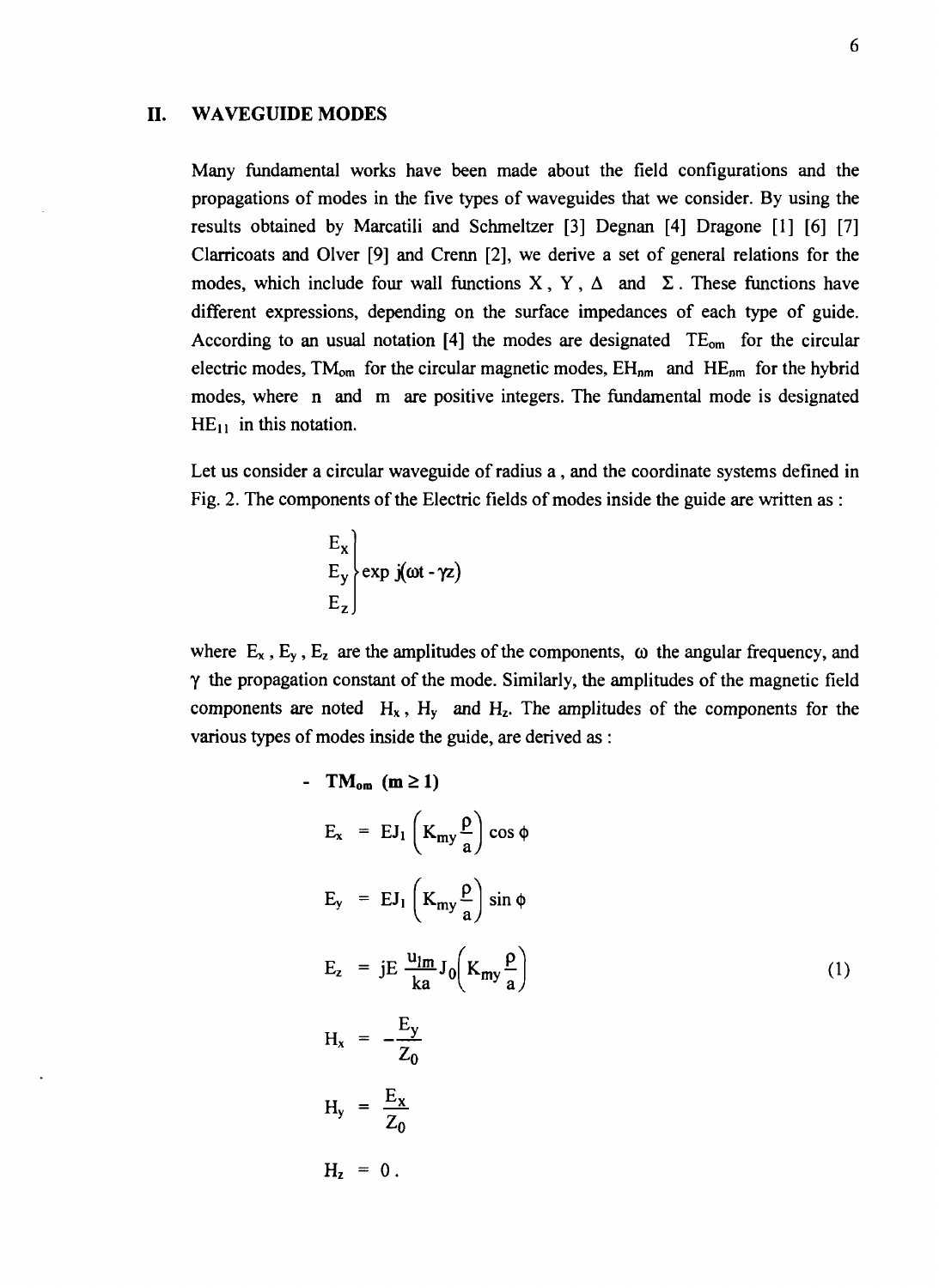- $TE_{\text{om}}$  (m  $\geq$  1)  $E_x$  = - EJ<sub>1</sub>  $\left(K_{mx} \frac{\rho}{a}\right) \sin \phi$  $E_y = EJ_1 (K_{mx} \frac{\rho}{a}) \cos \phi$  $E_z = 0$  $(2)$  $H_x = -\frac{E_y}{Z_0}$  $H_y = \frac{E_x}{Z_0}$  $H_z = -j \frac{E}{Z_0} \frac{u_{1m}}{ka} J_0 (K_{mx} \frac{\rho}{a})$
- HE<sub>nm</sub>  $(n, m \ge 1)$

$$
E_x = E \left[ J_{n-1} \left( K_{n-1, m} \frac{\rho}{a} \right) \cos \left[ (n-1) \phi + \theta \right] \right.
$$
  
\n
$$
+ \frac{\Delta u_{n-1, m}^2}{4 n k a} J_{n+1} \left( K_{n-1, m} \frac{\rho}{a} \right) \cos \left[ (n+1) \phi + \theta \right]
$$
  
\n
$$
E_y = E \left[ -J_{n-1} \left( K_{n-1, m} \frac{\rho}{a} \right) \sin \left[ (n-1) \phi + \theta \right] \right.
$$
  
\n
$$
+ \frac{\Delta u_{n-1, m}^2}{4 n k a} J_{n+1} \left( K_{n-1, m} \frac{\rho}{a} \right) \sin \left[ (n+1) \phi + \theta \right]
$$
  
\n
$$
E_z = -j E \frac{u_{n-1, m}}{k a} J_n \left( K_{n-1, m} \frac{\rho}{a} \right) \cos (n \phi + \theta)
$$
  
\n
$$
H_x = -\frac{E_y}{Z_0}
$$
  
\n
$$
H_y = \frac{E_x}{Z_0}
$$
  
\n
$$
H_z = -\frac{E_z}{Z_0} \tan (n \phi + \theta)
$$
  
\n(3)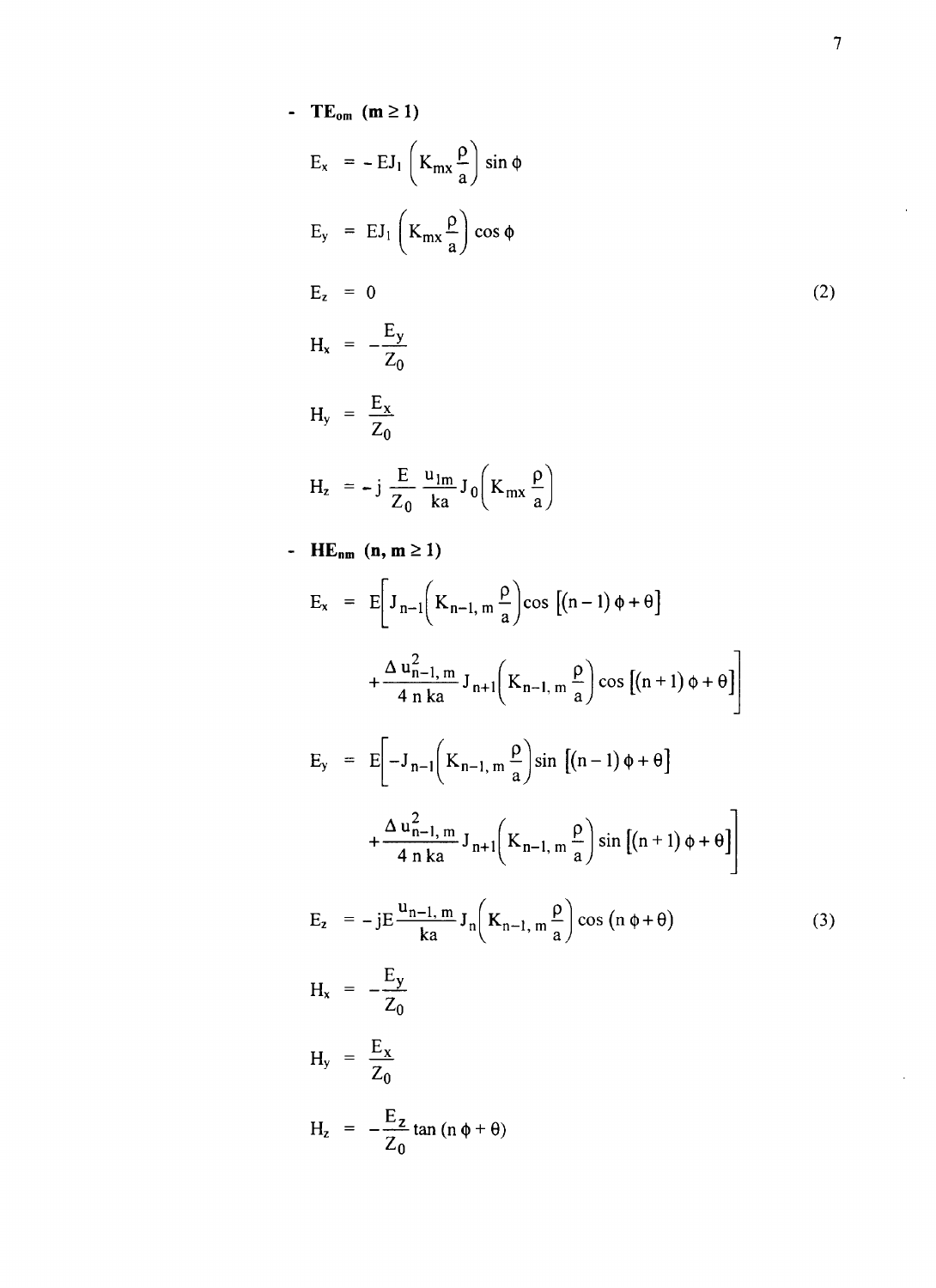$$
E_{x} = E\left[J_{n+1}\left(K_{n+1,m} \frac{\rho}{a}\right)\cos\left[(n+1)\phi + \theta\right]\right]
$$
  
\n
$$
-\frac{\Delta u_{n+1,m}^{2}}{4 n k a} J_{n-1}\left(K_{n+1,m} \frac{\rho}{a}\right)\cos\left[(n-1)\phi + \theta\right]
$$
  
\n
$$
E_{y} = E\left[J_{n+1}\left(K_{n+1,m} \frac{\rho}{a}\right)\sin\left[(n+1)\phi + \theta\right]\right]
$$
  
\n
$$
+\frac{\Delta u_{n+1,m}^{2}}{4 n k a} J_{n-1}\left(K_{n+1,m} \frac{\rho}{a}\right)\sin\left[(n-1)\phi + \theta\right]
$$
  
\n
$$
E_{z} = jE \frac{u_{n+1,m}}{k a} J_{n}\left(K_{n+1,m} \frac{\rho}{a}\right)\cos\left(n \phi + \theta\right)
$$
  
\n
$$
H_{x} = -\frac{E_{y}}{Z_{0}}
$$
  
\n
$$
H_{y} = \frac{E_{x}}{Z_{0}}
$$
  
\n
$$
H_{z} = -\frac{E_{z}}{Z_{0}} \tan\left(n \phi + \theta\right).
$$
 (4)

and the complex propagation constants  $\gamma$  of the modes are obtained as :

-  $TM_{\text{om}}$  $\gamma$  =k | 1 -  $\frac{1}{2}$ *<sup>2</sup>2{* **ka** *J {* **ka (5)**

- TE**om**

$$
\gamma = k \left[ 1 - \frac{1}{2} \left( \frac{u_{1m}}{ka} \right)^2 \left( 1 - \frac{2X}{ka} \right) \right]
$$
(6)

-  $HE_{nm}$ 

$$
\gamma = k \left[ 1 - \frac{1}{2} \left( \frac{u_{n-1,m}}{ka} \right)^2 \left( 1 - \frac{\Sigma}{ka} \right) \right]
$$
(7)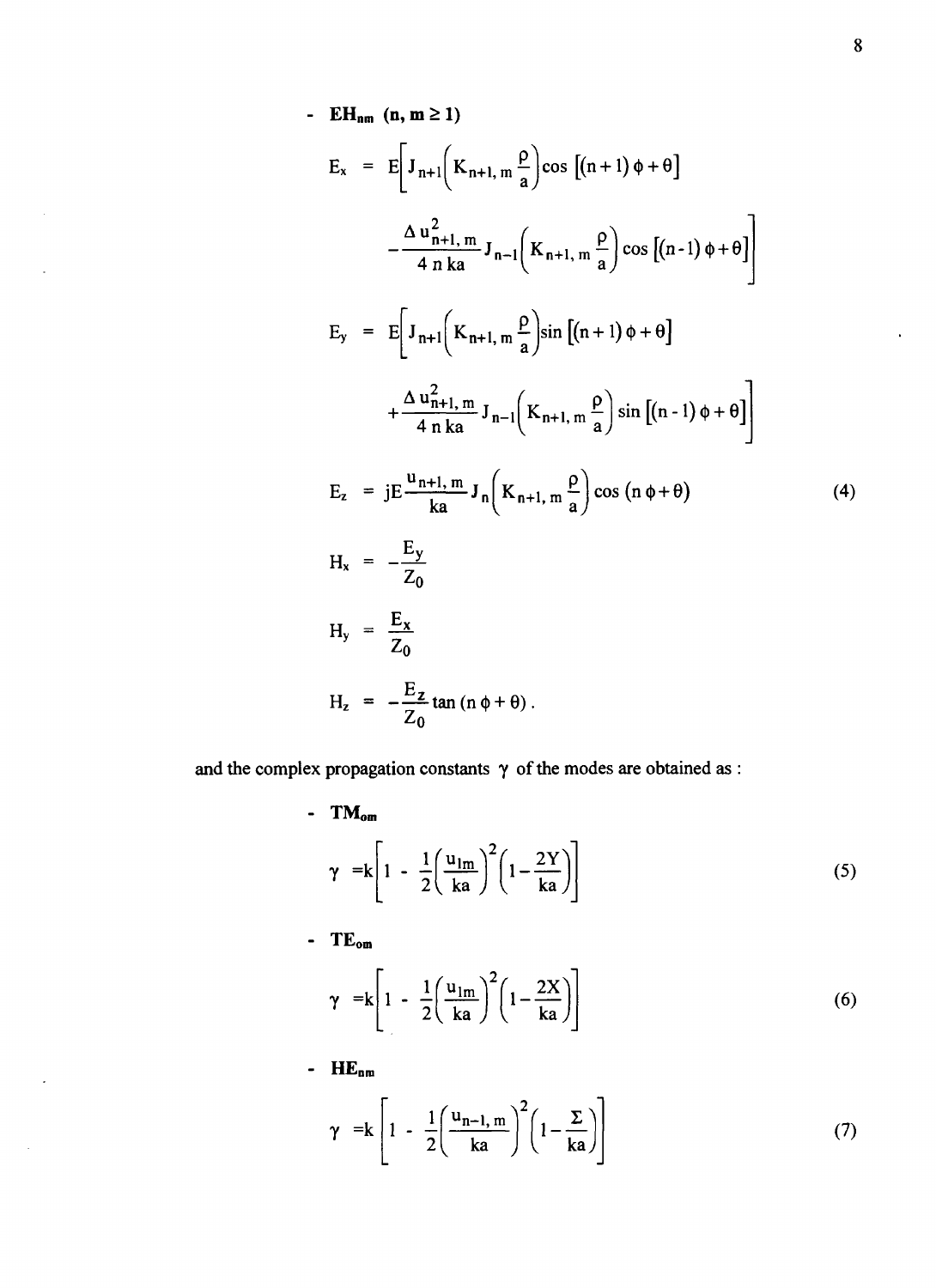- **EH<sub>nm</sub>**  
\n
$$
\gamma = k \left[ 1 - \frac{1}{2} \left( \frac{u_{n+1,m}}{ka} \right)^2 \left( 1 - \frac{\Sigma}{ka} \right) \right]
$$
\n(8)

where E is a constant field amplitude,  $\theta$  is a constant azimuthal angle,  $k = 2\pi/\lambda$  is the free space propagation constant,  $\lambda$  is the free space wavelength,  $u_{nm}$  is the m th root of the Bessel function  $J_n(x)$  and  $Z_0$  is the impedance of free space. This impedance is related to the free space dielectric constant  $\varepsilon_0$  and the free space magnetic permeability  $\mu_0$  by  $Z_0 = \sqrt{\frac{\mu_0}{\mu_0}}$ . The parameters  $K_{mx}$ ,  $K_{my}$  $\mathsf{v}\, \boldsymbol{\varepsilon}_0$ and  $K_{nm}$  are defined as :

$$
K_{mx} = u_{1m} \left( 1 - \frac{X}{ka} \right) \tag{9}
$$

$$
K_{my} = u_{lm} \left( 1 - \frac{Y}{ka} \right) \tag{10}
$$

$$
K_{nm} = u_{nm} \left( 1 - \frac{\Sigma}{2ka} \right) \tag{11}
$$

The functions X, Y,  $\Delta$  and  $\Sigma$  are defined and expressed in Section III for each of the five types of waveguides under examination.

The following inequalities have been assumed in the calculations of Eqs (1) to (11), [1]  $[3] [7]$ :

$$
\begin{cases}\nka >> 1 \\
ka >> |X| \\
ka >> |Y| \\
k >> |\gamma - k|\n\end{cases} \tag{12}
$$

These inequalities restric the analysis to very oversized waveguides and low order modes for which the propagation constant  $\gamma$  is nearly equal to that of free space. Moreover, by using the inequalities (12), the terms with power of  $\lambda/a$  larger than one have been neglected in the derivation of the field components. Terms with high power of  $\lambda/a$  have also been omitted in the expressions of  $\gamma$ .

Let the propagation constant  $\gamma$  be written as :

$$
\gamma = \beta - j\alpha \tag{13}
$$

where  $\beta$  is the phase constant and  $\alpha$  the attenuation constant of each mode.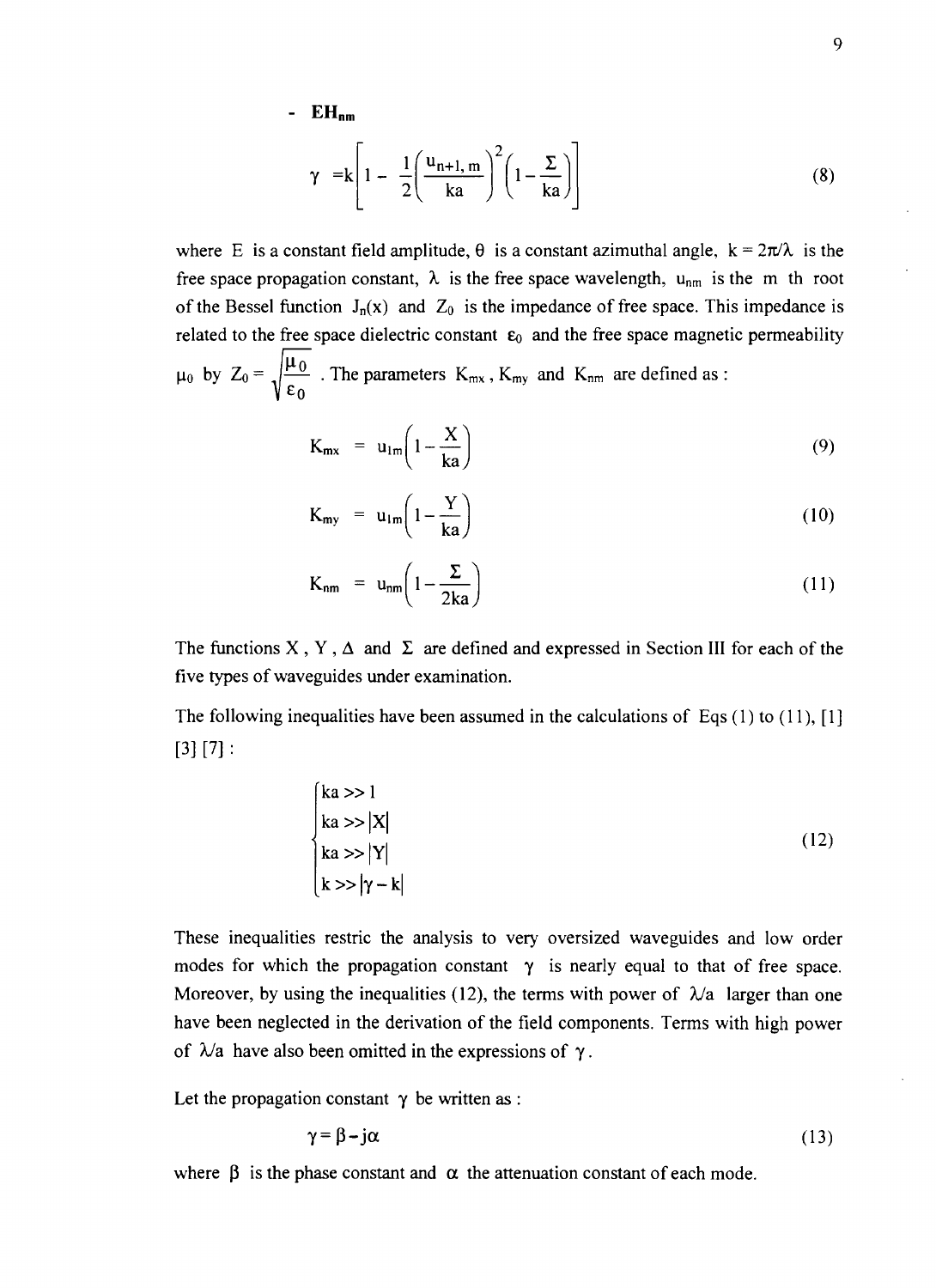By limiting the calculations to the lower order terms for  $\lambda/a$ , the expressions of  $\alpha$  and  $\beta$  are derived as :

$$
\mathbf{TM}_{\text{om}}
$$
\n
$$
\beta = k \left[ 1 - \frac{1}{2} \left( \frac{u_{1m}}{ka} \right)^2 \right]
$$
\n(14)

$$
\alpha = -\frac{1}{a} \left( \frac{u_{1m}}{ka} \right)^2 Im(Y) \tag{15}
$$

-  $TE_{\text{om}}$ 

 $\overline{a}$ 

$$
\beta = k \left[ 1 - \frac{1}{2} \left( \frac{u_{\text{Im}}}{ka} \right)^2 \right]
$$
 (16)

$$
\alpha = -\frac{1}{a} \left( \frac{u_{1m}}{ka} \right)^2 \text{Im}(X) \tag{17}
$$

-  $HE_{nm}$ 

$$
\beta = k \left[ 1 - \frac{1}{2} \left( \frac{u_{n-1,m}}{ka} \right)^2 \right]
$$
 (18)

$$
\alpha = -\frac{1}{2a} \left( \frac{u_{n-1,m}}{ka} \right)^2 Im(\Sigma)
$$
 (19)

 $-$  EH<sub>nm</sub>

$$
\beta = k \left[ 1 - \frac{1}{2} \left( \frac{u_{n+1,m}}{ka} \right)^2 \right]
$$
 (20)

$$
\alpha = -\frac{1}{2a} \left( \frac{u_{n+1,m}}{ka} \right)^2 \text{Im}(\Sigma) \tag{21}
$$

where Im means Imaginary part.

It is of interest to analyze the effects of the wall functions  $X, Y, \Delta$  and  $\Sigma$ , on the field configurations and propagation constants of the modes. First, in many situations, the **|XJ |Y|** values of  $\lambda/a$  are very small, and it can be assumed that the functions  $\frac{p}{q}$ ,  $\frac{p}{q}$ , ka ´ka

 $\cdot$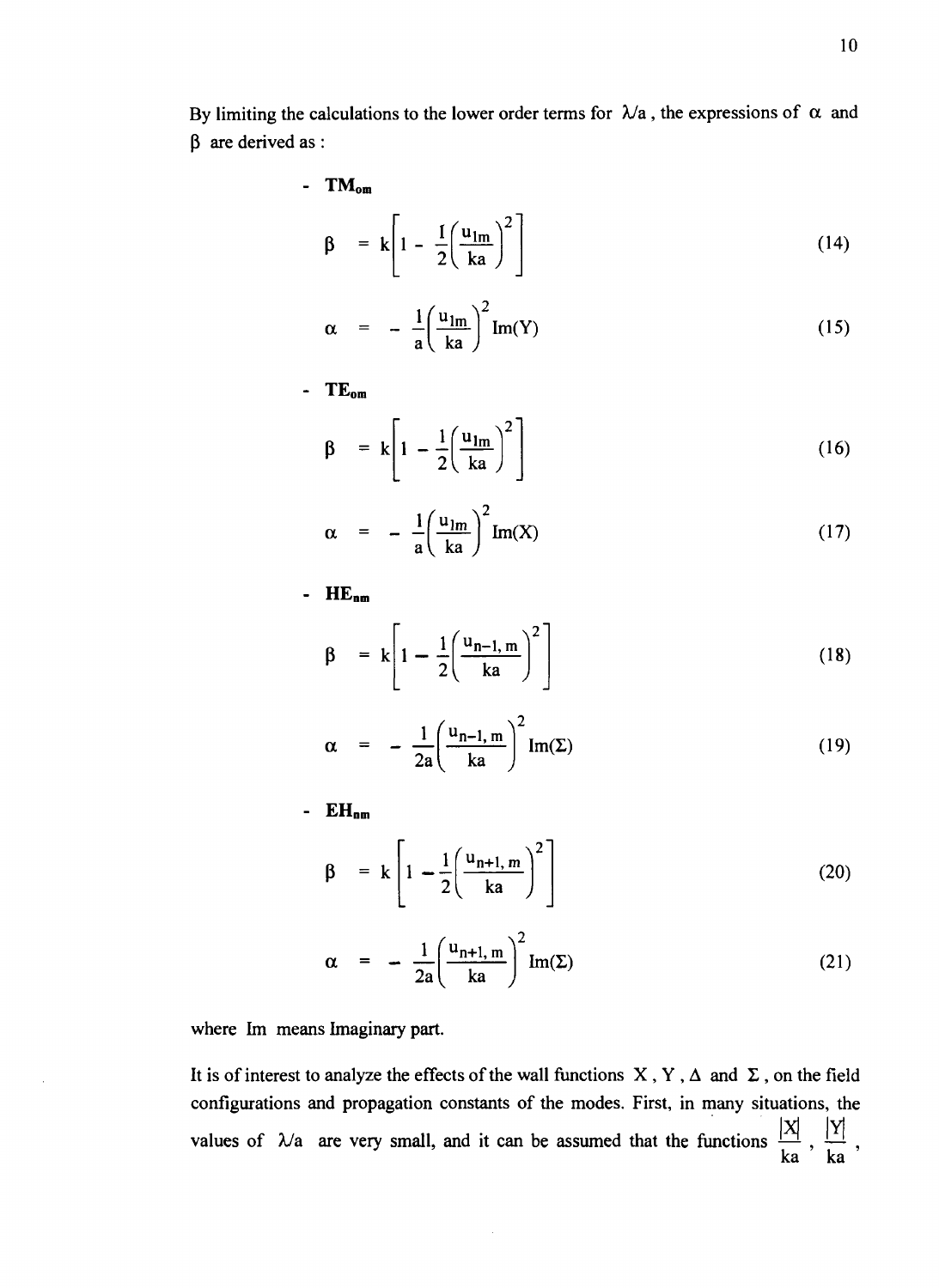$\frac{|\Delta|}{|\Delta|}$  and  $\frac{|\Sigma|}{|\Delta|}$  are null. All the relations giving the field distributions and propagation ka ka constants of the modes become independent of the wall characteristics and the same, for all types of guides. The attenuation becomes null in this assumption. Then, if we consider the HE<sub>lm</sub> modes and put  $\theta = 0$  in Eq (3), the main polarization of the field **A|** corresponds to  $E_x$ , and the cross-polarized field to  $E_y$ . If  $\frac{1}{k}$  is neglected, the crosspolarized field becomes null for these modes. Moreover, it can be shown, that if the terms containing the functions X, Y,  $\Delta$  and  $\Sigma$  are neglected, the transverse field  $E_t$ ,  $t \cdot \mathbf{r} = \sqrt{\mathbf{r}^2 + \mathbf{r}^2}$ ,  $\mathbf{r} = \sqrt{\mathbf{r}^2 + \mathbf{r}^2}$ ,  $\mathbf{r} = \mathbf{r}$ ,  $\mathbf{r} = \mathbf{r}$ ,  $\mathbf{r} = \mathbf{r}$ ,  $\mathbf{r} = \mathbf{r}$ ,  $\mathbf{r} = \mathbf{r}$ ,  $\mathbf{r} = \mathbf{r}$ ,  $\mathbf{r} = \mathbf{r}$ ,  $\mathbf{r} = \mathbf{r}$ ,  $\mathbf{r} = \mathbf{r}$ ,  $\math$ defined by E<sup>t</sup> = -JE *\ +* E y , has an azimuthal symmetry for each mode. This is no

#### **III. WALL FUNCTIONS**

#### **III. 1.Definitions**

The field components and propagation constants of the modes contain the functions X, Y,  $\Delta$  and  $\Sigma$  which depend on the surface impedances of the wall.

The X and Y functions are defined as :

$$
X = -j\frac{E_{\phi}}{H_{z}} \cdot \frac{1}{Z_{0}}
$$
  
\n
$$
= -j\frac{Z_{\phi}}{Z_{0}}
$$
  
\n
$$
Y = j\frac{H_{\phi}}{E_{z}} Z_{0}
$$
  
\n
$$
= -j\frac{Z_{0}}{Z_{z}}
$$
 (23)

where  $E_{\phi}$ ,  $E_z$  and  $H_{\phi}$ ,  $H_z$  are electric and magnetic field components in the cylindrical coordinate system (Fig. 2),  $Z_{\phi}$  is the transverse surface impedance and  $Z_{z}$ is the longitudinal surface impedance of the wall.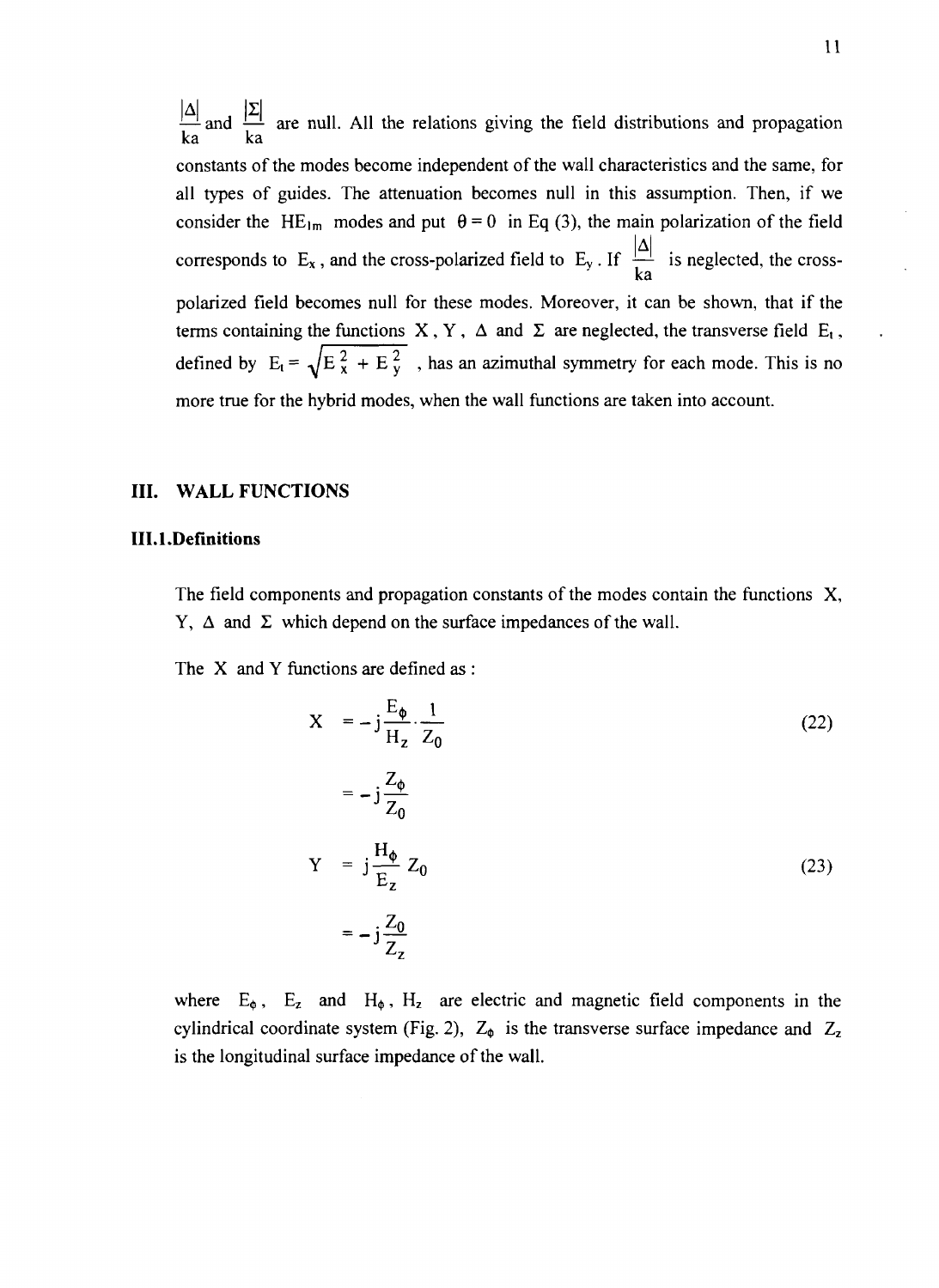For the  $\Delta$  and  $\Sigma$  functions, it comes :

$$
\Delta = Y - X \tag{24}
$$
\n
$$
= j \left( \frac{Z_{\phi}}{Z_0} - \frac{Z_0}{Z_z} \right)
$$
\n
$$
\Sigma = Y + X \tag{25}
$$
\n
$$
= -j \left( \frac{Z_{\phi}}{Z_0} + \frac{Z_0}{Z_z} \right)
$$

By using results obtained by Dragone [1] and Crenn [2], the functions X and Y are expressed below for the five basic types of waveguides. Then, the other functions :  $\Delta$ and  $\Sigma$ , can be derived easily from Eqs (24) and (25).

## **III.2.HoUow dielectric waveguides**

The functions  $X$  and  $Y$  are given by :

$$
X = \frac{-j}{\sqrt{v^2 - 1}}\tag{26}
$$

$$
Y = \frac{-j v^2}{\sqrt{v^2 - 1}}
$$
 (27)

where v is the refractive index of the wall material.

#### **III.3. Conducting waveguides**

The calculation yields:

$$
X = \frac{\sin \varphi_1 - j \cos \varphi_1}{v_1} \tag{28}
$$

$$
Y = \frac{1 - v_1^2}{v_1} \sin \varphi_1 - j \frac{1 + v_1^2}{v_1} \cos \varphi_1
$$
 (29)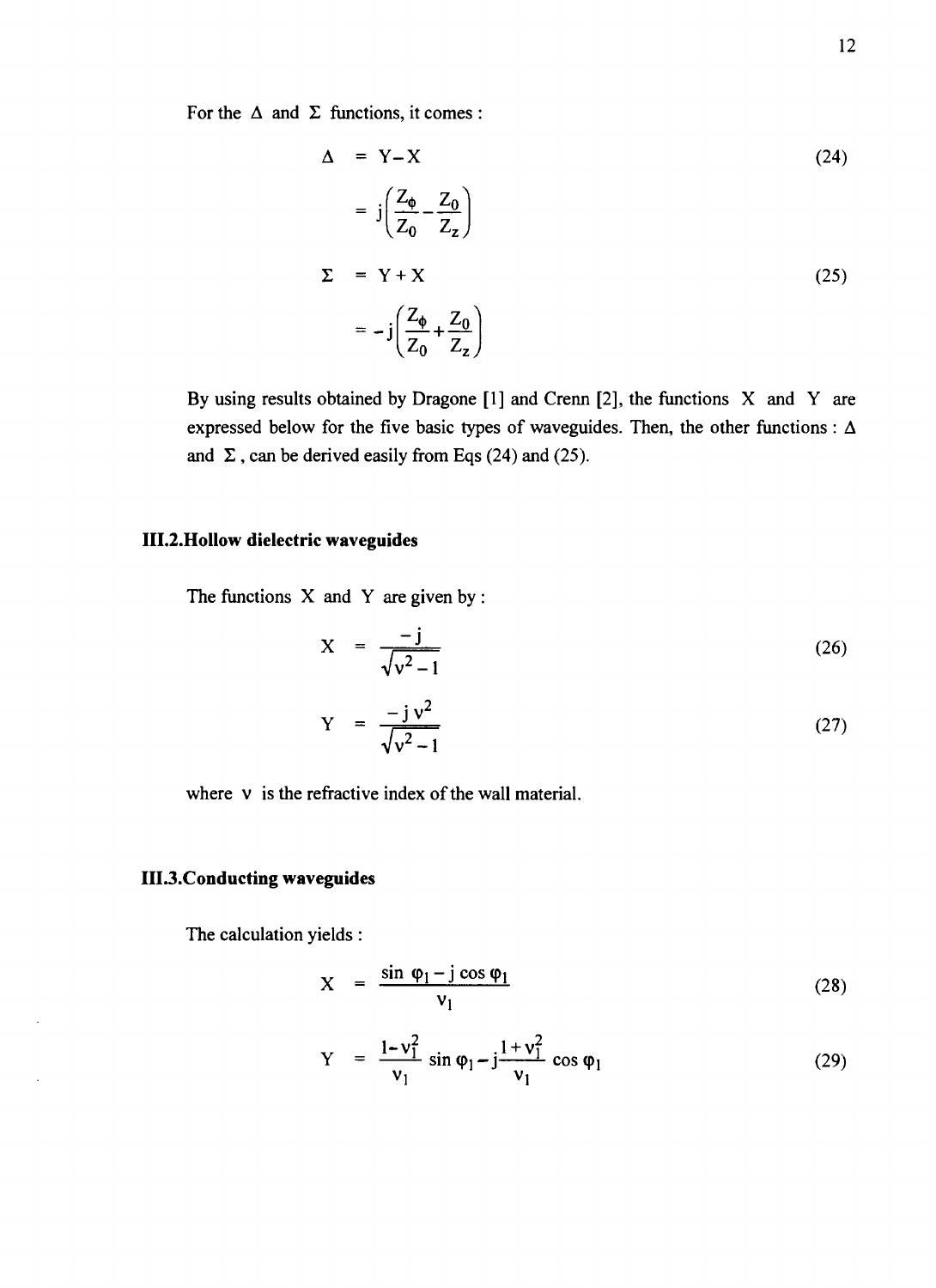where the parameters  $v_1$  and  $\varphi_1$  are related to the complex refractive index  $\bar{v}$  by :

$$
\overline{v}_1 = v_1 \exp(j\varphi_1)
$$
\n
$$
= \sqrt{\overline{v}^2 - 1}
$$
\n(30)

and are expressed as :

$$
\mathbf{v}_1 = \left[ \left( \varepsilon_r - 1 \right)^2 + \frac{\sigma^2}{\varepsilon_0^2 \omega^2} \right]^{1/4} \tag{31}
$$

$$
\varphi_1 = \frac{1}{2} \text{ Arc tan } \frac{\sigma}{\epsilon_0 \omega (1 - \epsilon_r)}
$$
(32)

where  $\sigma$  is the conductivity of the wall,  $\varepsilon_0$  the free space dielectric constant, and  $\varepsilon_r$ the relative dielectric constant of the wall.

It must be emphasized that, for large values of the conductivity  $\sigma$ , the inequalities (12) are no more valid and this type of guide cannot support the hybrid modes. This is true for smooth metallic waveguides at microwave frequencies.

#### **III.4.Dielectric-lined waveguides**

The functions X and Y are derived as :

$$
X = \frac{\tan \vartheta}{\sqrt{v^2 - 1}} - j \frac{R_s}{Z_0} \left( 1 + \tan^2 \vartheta \right)
$$
 (33)

$$
Y = \frac{-v^2}{\sqrt{v^2 - 1} \tan \vartheta} - j \frac{R_s}{Z_0} \frac{v^4}{v^2 - 1} \frac{1 + \tan^2 \vartheta}{\tan^2 \vartheta}
$$
(34)

where :

$$
\vartheta = kd\sqrt{v^2 - 1} \tag{35}
$$

and,  $R_s$  is the surface resistivity of the metallic wall, defined as

$$
R_s = \sqrt{\frac{\omega \mu_0}{2 \sigma}}
$$
 (36)

 $\mu_0$  is the free space magnetic permeability.

The other parameters are defined in Fig. 3.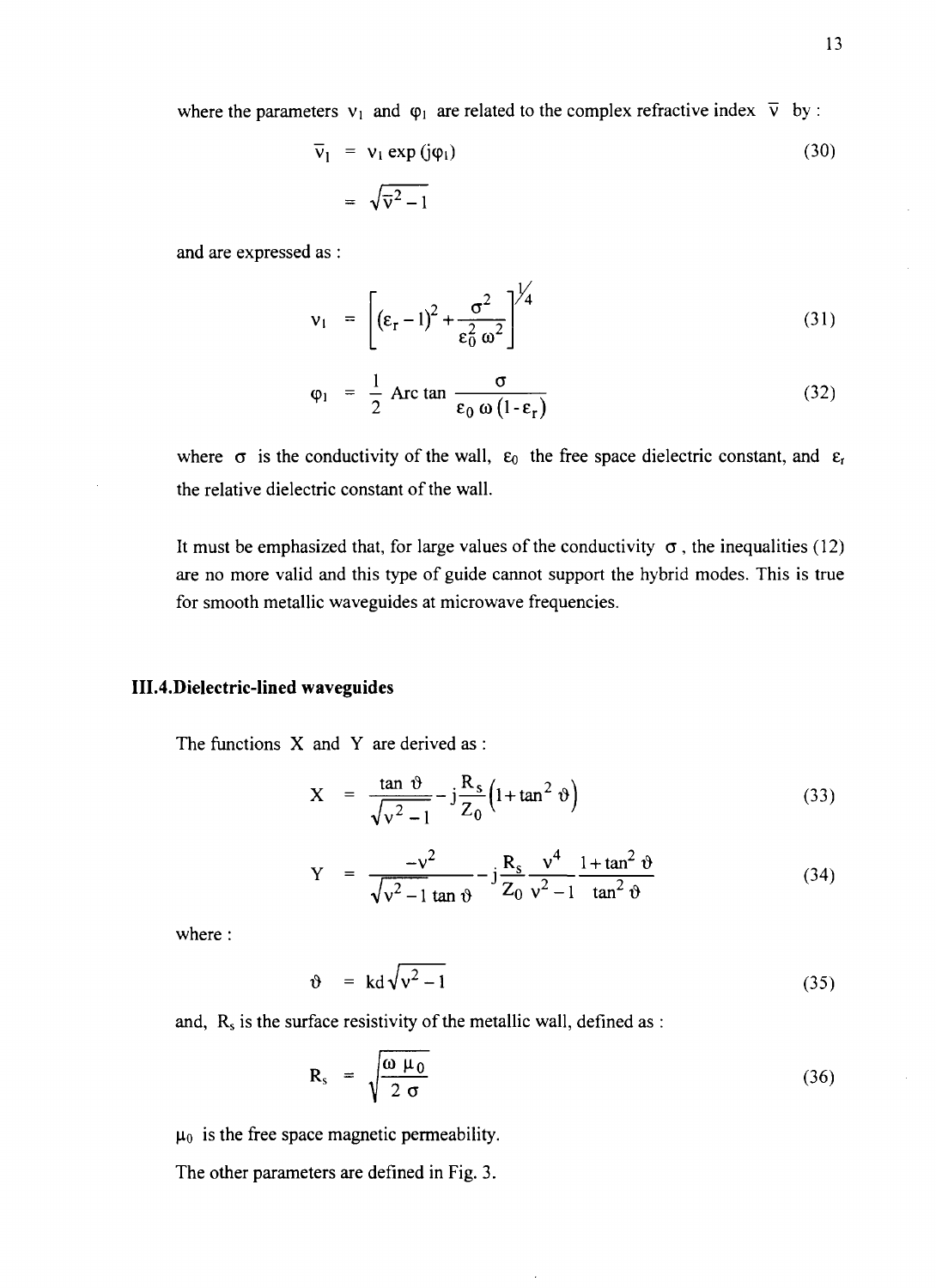The functions X and Y are obtained as :

$$
X = -j \frac{R_s}{Z_0} \tag{37}
$$

$$
Y = -\frac{Z_0 X_p}{R_s^2 + X_p^2} - j\frac{Z_0 R_s}{R_s^2 + X_p^2}
$$
 (38)

where  $jX_p$  is a reactance, defined by :

$$
X_p = Z_0 \frac{w}{h} \frac{\tan kd}{1 + \frac{2 \tan kd}{ka}}
$$
 (39)

the parameters  $w$ , h and d are defined in Fig. 4.

It must be noted that the effect of finite waveguide diameter has been included in Eq (39), according to the expression of the longitudinal reactance by Doane [8] and Clarricoats and Saha [12].

#### **III.6.Dielectric rod waveguides**

The functions  $X$  and  $Y$  are given by :

$$
X = \frac{v}{\sqrt{v^2 - 1}}
$$
 (40)

$$
Y = \frac{1}{\sqrt{v^2 - 1}}\tag{41}
$$

#### **IV. RADIATION PATTERNS**

Calculations of the near and far field patterns of some hybrid modes have been made by Degnan [4] taking into account the Fresnel approximations to scalar diffraction theory, and ignoring the terms which include wall characteristics. From the expressions of the modes given by Eqs (1) to (4) which contain the wall functions, the fields in the near and far field regions are derived using results obtained by Degnan. The calculations are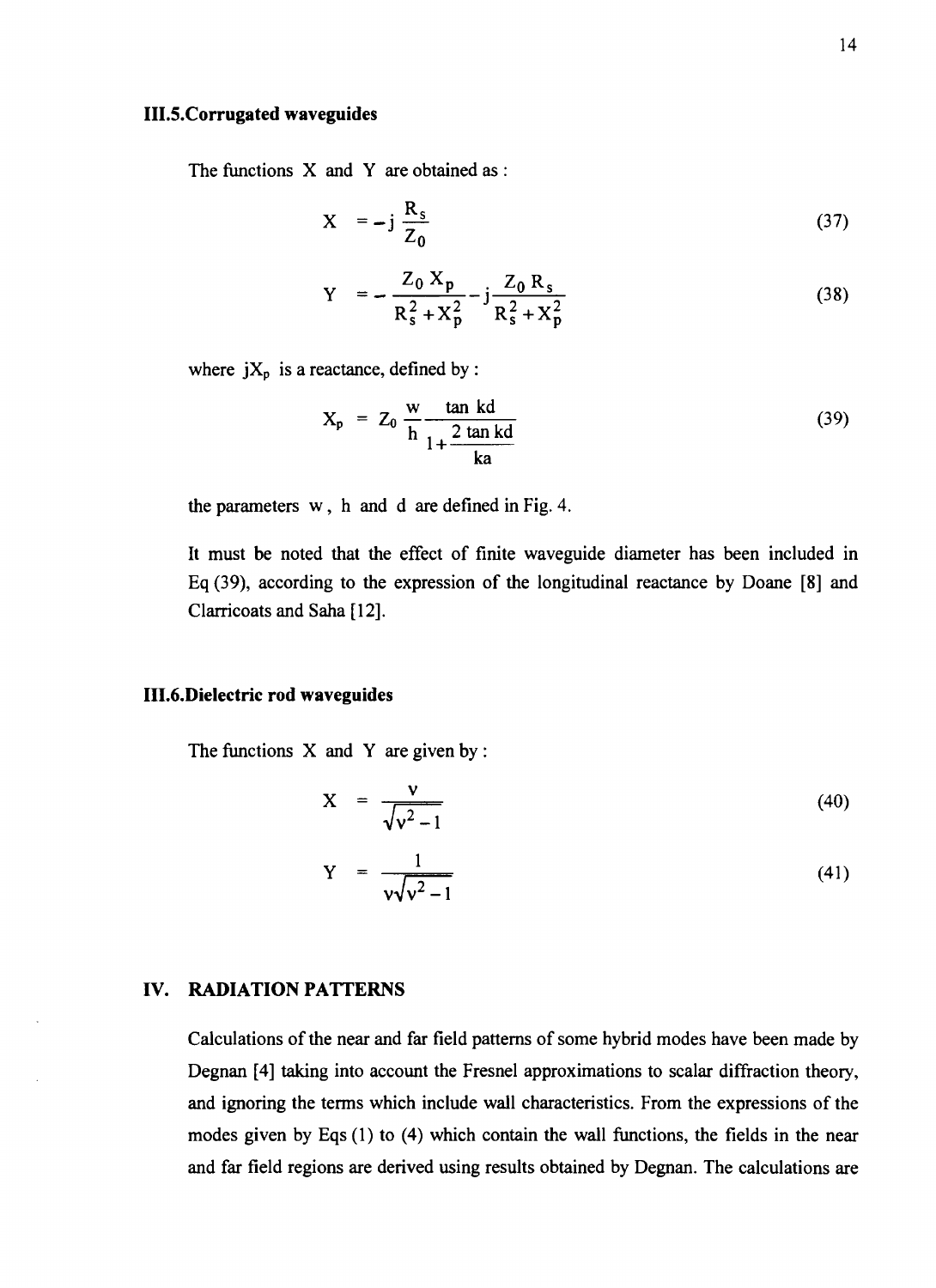made only in the simple case where the wall functions  $X, Y, \Delta$  and  $\Sigma$  are real, which means there are no power losses in the guide. Consequently, it is assumed that  $R_s = 0$ . Only three types of waveguides, having no power losses can be considered : dielectriclined waveguide, corrugated waveguide and dielectric rod waveguide. Their wall functions are obtained as follows :

#### *Dielectric-lined waveguides*

$$
X = \frac{\tan \vartheta}{\sqrt{v^2 - 1}}
$$
 (42)

$$
Y = \frac{-v^2}{\sqrt{v^2 - 1} \tan \vartheta} \tag{43}
$$

$$
\Delta = \frac{-1}{\sqrt{v^2 - 1}} \left( \tan \vartheta + \frac{v^2}{\tan \vartheta} \right)
$$
 (44)

$$
\Sigma = \frac{1}{\sqrt{v^2 - 1}} \left( \tan \vartheta - \frac{v^2}{\tan \vartheta} \right)
$$
 (45)

*Corrugated waveguides*

$$
X = 0 \tag{46}
$$

$$
Y = \Delta = \Sigma = -\frac{Z_0}{X_p} \tag{47}
$$

where  $X_p$  is given by Eq (39).

## *Dielectric rod waveguides*

The functions X and Y are given by Eqs (40) and (41). For  $\Delta$  and  $\Sigma$ , it comes :

$$
\Delta = -\frac{\sqrt{v^2 - 1}}{v} \tag{48}
$$

$$
\Sigma = \frac{v^2 + 1}{v\sqrt{v^2 - 1}}
$$
 (49)

Moreover the ratio  $\lambda/a$  is assumed to be small, so that, according to Eqs (1) to (4), the field components  $E_z$  and  $H_z$  are small with regard to the transverse components. Consequently, we restrict the analysis to the transverse fields of the radiated modes.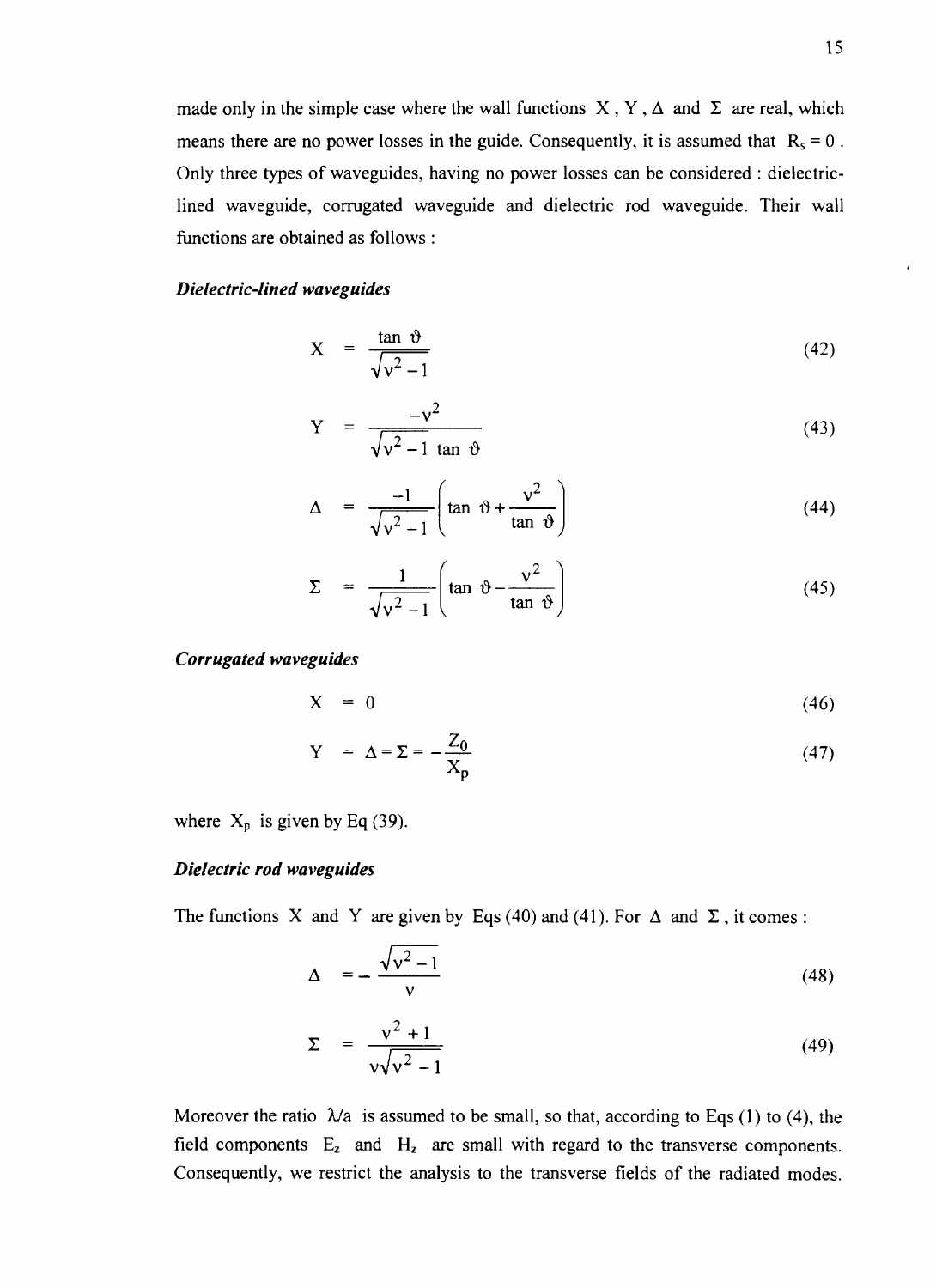Another reason for ignoring the z-components of the field is that measuring horns used in radiation pattern experiments, are generally weakly coupled to this axial field component.

The electric field amplitudes of the radiated modes are derived in the near and far field regions as:

**-**  $TM_{\text{om}}$  (m  $\geq 1$ )

$$
E_x = A \frac{k a^2}{z} \cos \phi \sqrt{M_{my}^2 + N_{my}^2}
$$
\n
$$
E_y = A \frac{k a^2}{z} \sin \phi \sqrt{M_{my}^2 + N_{my}^2}
$$
\n(50)

-  $TE_{\text{om}}$  (m  $\geq$  1)

$$
E_x = -A\frac{ka^2}{z}\sin\phi\sqrt{M_{mx}^2 + N_{mx}^2}
$$
\n
$$
E_y = A\frac{ka^2}{z}\cos\phi\sqrt{M_{mx}^2 + N_{mx}^2}
$$
\n(51)

- HE<sub>nm</sub> (n, m  $\geq$  1)

l.

$$
E_x = A \frac{ka^2}{z} \Big[ \sqrt{M_{n-1,m}^2 + N_{n-1,m}^2} \cos \Big[ (n-1) \phi + \theta \Big] + \frac{\Delta u_{n-1,m}^2}{4 n k a} \sqrt{M_{n,m}^2 + N_{n,m}^2} \cos \Big[ (n+1) \phi + \theta \Big] \Big]
$$
(52)

$$
E_y = -A \frac{ka^2}{z} \left[ \sqrt{M_{n-1, m}^2 + N_{n-1, m}^2} \sin \left[ (n-1) \phi + \theta \right] \right]
$$

$$
- \frac{\Delta u_{n-1, m}^2}{4 n k a} \sqrt{M_{n m}^2 + N_{n m}^2} \sin \left[ (n+1) \phi + \theta \right]
$$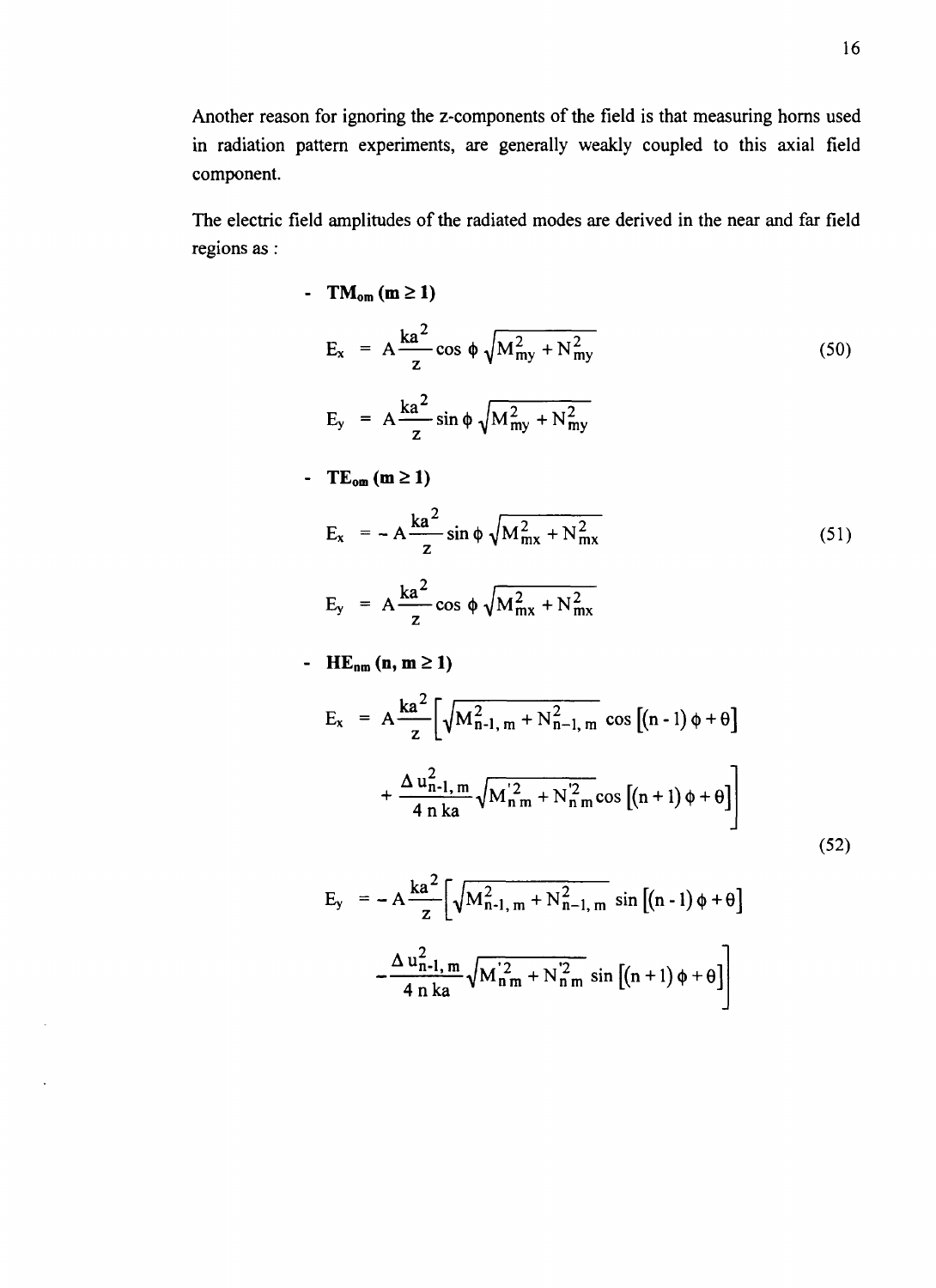$$
\mathbf{EH}_{nm} \text{ (n, m \ge 1)}
$$
\n
$$
E_{x} = A \frac{k a^{2}}{z} \left[ \sqrt{M_{n+1, m}^{2} + N_{n+1, m}^{2}} \cos \left[ (n+1) \phi + \theta \right] \right]
$$
\n
$$
- \frac{\Delta u_{n+1, m}^{2}}{4 n \text{ ka}} \sqrt{M_{n, m}^{2} + N_{n, m}^{2}} \cos \left[ (n-1) \phi + \theta \right] \right]
$$
\n(53)

$$
E_{y} = A \frac{ka^{2}}{z} \left[ \sqrt{M_{n+1, m}^{2} + N_{n+1, m}^{2}} \sin \left[ (n+1) \phi + \theta \right] + \frac{\Delta u_{n+1, m}^{2}}{4 n k a} \sqrt{M_{n, m}^{2} + N_{n, m}^{2}} \sin \left[ (n-1) \phi + \theta \right] \right]
$$

where :

 $\blacksquare$ 

$$
M_{\rm my} = \int_0^1 \cos\left(\frac{ka^2 s}{2z}\right) J_1(K_{\rm my}\sqrt{s}) J_1(p\sqrt{s}) ds \qquad (54)
$$

$$
N_{\rm my} = \int_0^1 \sin\left(\frac{ka^2 s}{2z}\right) J_1(K_{\rm my}\sqrt{s}) J_1(p\sqrt{s}) ds \qquad (55)
$$

$$
M_{\text{mx}} = \int_0^1 \cos\left(\frac{ka^2 s}{2z}\right) J_1(K_{\text{mx}}\sqrt{s}) J_1(p\sqrt{s}) ds \qquad (56)
$$

$$
N_{mx} = \int_0^1 \sin\left(\frac{ka^2 s}{2z}\right) J_1(K_{mx}\sqrt{s}) J_1(p\sqrt{s}) ds \qquad (57)
$$

$$
M_{nm} = \int_0^1 \cos\left(\frac{ka^2 s}{2z}\right) J_n\left(K_{nm}\sqrt{s}\right) J_n\left(p\sqrt{s}\right) ds \tag{58}
$$

$$
N_{nm} = \int_0^1 \sin\left(\frac{ka^2 s}{2z}\right) J_n\left(K_{nm}\sqrt{s}\right) J_n\left(p\sqrt{s}\right) ds \tag{59}
$$

$$
M'_{nm} = \int_0^1 \cos\left(\frac{ka^2 s}{2z}\right) J_{n+1}\left(K_{n-1, m}\sqrt{s}\right) J_{n+1}\left(p\sqrt{s}\right) ds \tag{60}
$$

$$
N'_{nm} = \int_0^1 \sin\left(\frac{ka^2 s}{2z}\right) J_{n+1}\left(K_{n-1, m} \sqrt{s}\right) J_{n+1}\left(p\sqrt{s}\right) ds \tag{61}
$$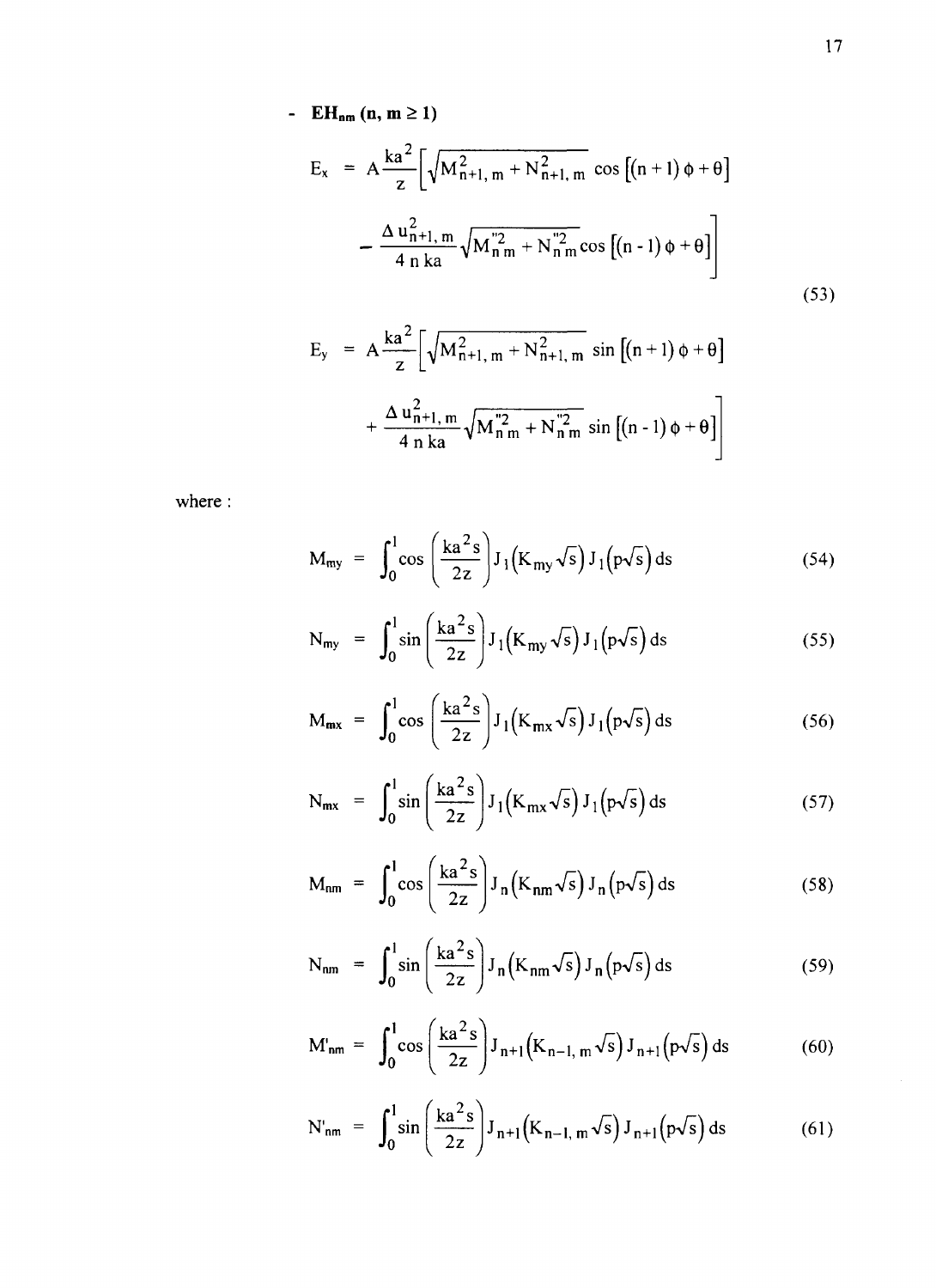$$
M''_{nm} = \int_0^1 \cos\left(\frac{ka^2 s}{2z}\right) J_{n-1}\left(K_{n+1, m}\sqrt{s}\right) J_{n-1}\left(p\sqrt{s}\right) ds \tag{62}
$$

$$
N''_{nm} = \int_0^1 \sin\left(\frac{ka^2 s}{2z}\right) J_{n-1}\left(K_{n+1, m} \sqrt{s}\right) J_{n-1}\left(p \sqrt{s}\right) ds \tag{63}
$$

where:

 $s = \left[\begin{array}{c|c} P0 & , \rho = \rho_0 \end{array}\right]$  in the guide aperture (i.e. for  $z = 0$ ),  $p = ka^{\frac{1}{2}}$ , and A is a  $\mathbf{z}$ constant amplitude.

Like in Section II, the inequalities (12) have been assumed in the calculations, and the terms with power of  $\lambda/a$  larger than one have been neglected.

If we consider now the far field region, the values of z become large so that:

$$
\cos\left(\frac{ka^2s}{2z}\right) \approx 1\tag{64}
$$
  

$$
\sin\left(\frac{ka^2s}{2z}\right) \approx 0
$$

The terms  $N_{my}$ ,  $N_{mx}$ ,  $N_{nm}$ ,  $N'_{nm}$  and  $N''_{nm}$  become null, while  $M_{my}$ ,  $M_{mx}$ ,  $M_{nm}$ ,  $M'_{nm}$  and  $M''_{nm}$  are expressed by the following type of integral:

$$
I = \int_0^1 J_n(uz) J_n(vz) z dz
$$
 (65)

This integral I is a Lommel integral which can be solved by either of the relations :

$$
I = \frac{1}{u^2 - v^2} \left[ u J_n(v) J_{n+1}(u) - v J_n(u) J_{n+1}(v) \right]
$$
(66)

or:

$$
I = \frac{1}{u^2 - v^2} \Big[ v J_{n-1}(v) J_n(u) - u J_{n-1}(u) J_n(v) \Big] \tag{67}
$$

Finally, the calculation yields :

$$
M_{my} = \frac{2K_{my}}{K_{my}^2 - p^2} J_1(p) J_2(K_{my})
$$
 (68)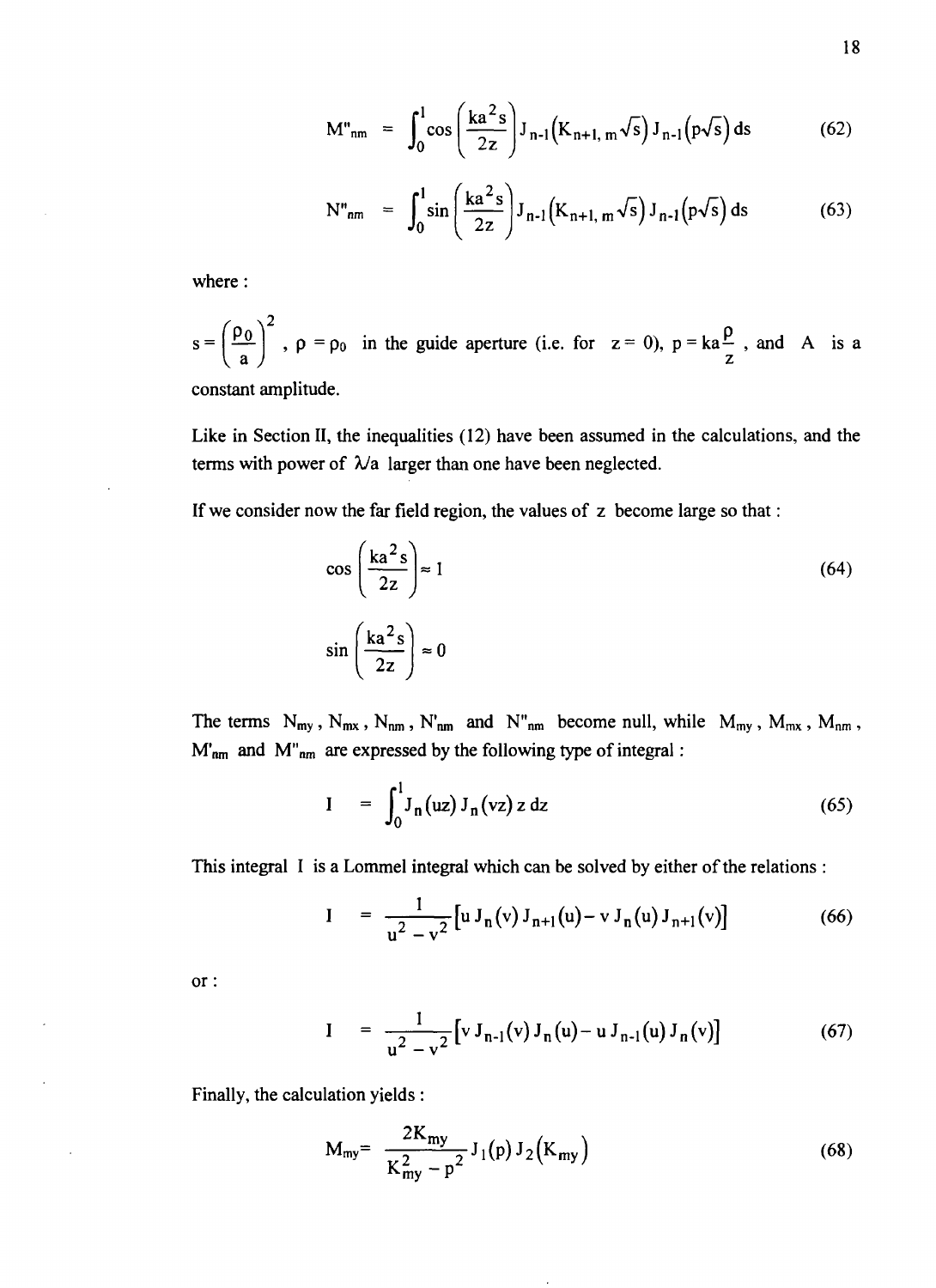$$
M_{mx} = \frac{2K_{mx}}{K_{mx}^2 - p^2} J_1(p) J_2(K_{mx})
$$
 (69)

$$
M_{n-1, m} = \frac{2}{K_{n-1, m}^2 - p^2} \Big[ K_{n-1, m} J_{n-1}(p) J_n(K_{n-1, m}) \Big]
$$
(70)

$$
-p J_{n-1}(K_{n-1,m}) J_n(p)]
$$
  
\n
$$
M_{n+1,m} = \frac{2}{K_{n+1,m}^2 - p^2} [p J_n(p) J_{n+1}(K_{n+1,m})
$$
(71)  
\n
$$
-K_{n+1,m} J_n(K_{n+1,m}) J_{n+1}(p)]
$$
  
\n
$$
M_{n,m} = \frac{2}{K_{n-1,m}^2 - p^2} [p J_n(p) J_{n+1}(K_{n-1,m})
$$
(72)  
\n
$$
-K_{n-1,m} J_n(K_{n-1,m}) J_{n+1}(p)]
$$
  
\n
$$
M_{n,m} = \frac{2}{K_{n+1,m}^2 - p^2} [K_{n+1,m} J_{n-1}(p) J_n(K_{n+1,m})
$$
(73)  
\n
$$
-p J_{n-1}(K_{n+1,m}) J_n(p)]
$$

and :

$$
N_{my} = N_{mx} = N_{nm} = N_{nm}^{'} = N_{nm}^{''} = 0
$$
 (74)

By using Eqs (68) to (74) the field relations given by Eqs (50) to (63) may be obtained in the far field region without integral relations.

Other remarks concern the effects of the wall functions on the radiation patterns. For large ka values, the terms containing X, Y,  $\Delta$  and  $\Sigma$  can be neglected in Eqs (50) to (73).

The field patterns become independent of the type of waveguides, even those with complex wall functions. The same effects as discussed in Section II for the crosspolarization of the  $HE_{lm}$  modes and the azimuthal symmetry of the hybrid modes inside the guide, are also true in the radiated field.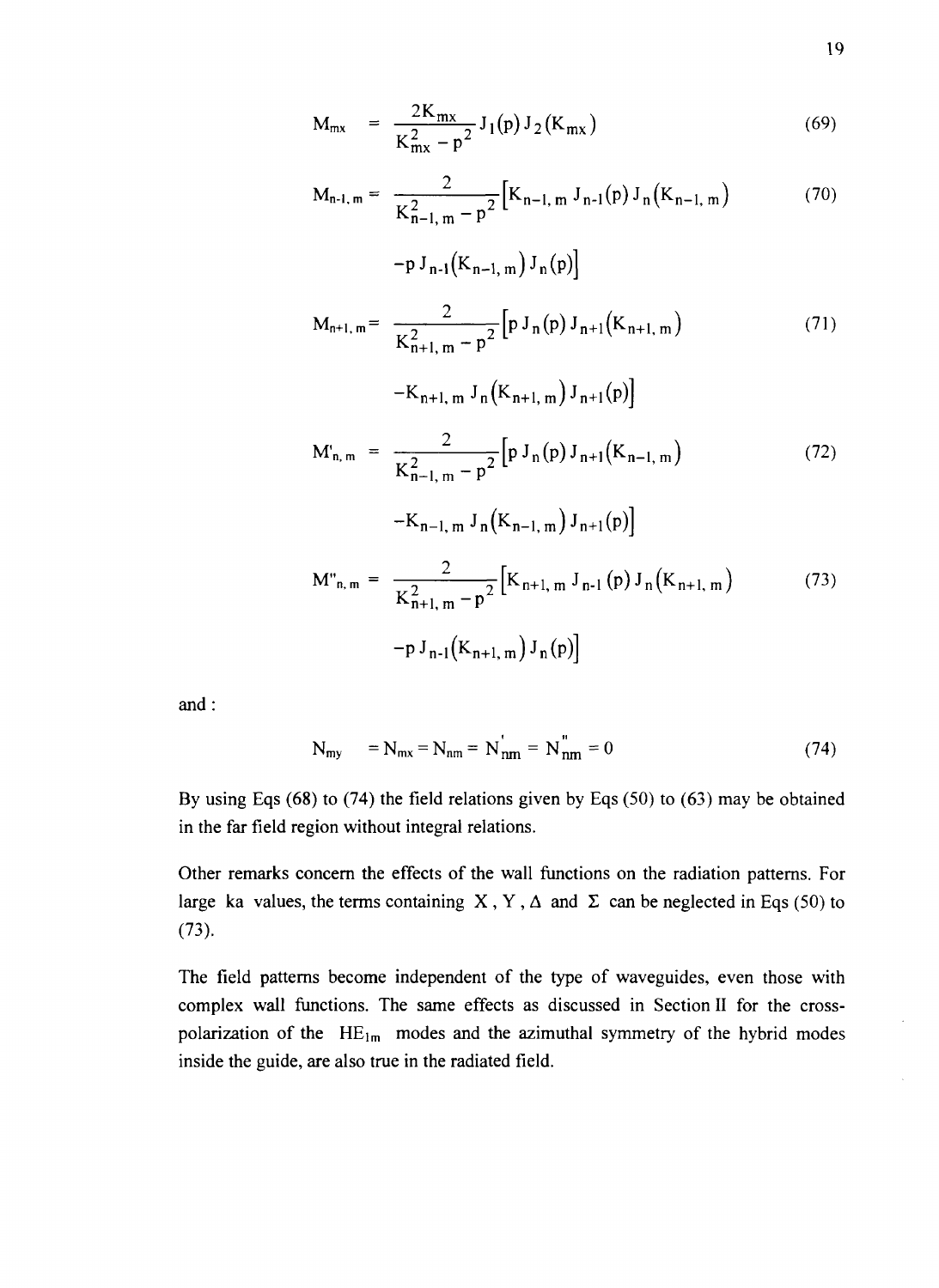#### V. **MODE POWER AND RADIATED FIELDS**

The constant azimuthal angle  $\theta$  is assumed to be null in this Section. As shown in Section II, if we consider the  $HE_{lm}$  modes, the main polarization of the field corresponds to  $E_x$  and the cross-polarized field to  $E_y$ . Let  $P_x$  and  $P_y$  be the powers corresponding to the field components  $E_x$  and  $E_y$ . They are given by (Fig. 2):

$$
P_x = \int_{\rho=0}^{\infty} \int_{\phi=0}^{2\pi} \frac{E_x^2}{2Z_0} \rho d\rho d\phi \qquad (75)
$$

and :

$$
P_{y} = \int_{\rho=0}^{\infty} \int_{\phi=0}^{2\pi} \frac{E_{y}^{2}}{2Z_{0}} \rho d\rho d\phi
$$
 (76)

where the abscissa z is made constant in the expressions of  $E_x$  and  $E_y$ .

By using the field relations in the far field region, given by Eqs (50) to (53) and (68) to (74), the powers  $P_x$  and  $P_y$  are derived as :

 $- T M_{om} (m \ge 1)$ 

$$
P_x = A^2 \frac{2\pi a^2}{Z_0} \int_0^\infty \left( \frac{K_{my} J_2(K_{my}) J_1(p)}{K_{my}^2 - p^2} \right)^2 p dp
$$
 (77)

$$
P_y = P_x \tag{78}
$$

-  $TE_{\text{om}}$  (m  $\geq$  1)

$$
P_x = A^2 \frac{2\pi a^2}{Z_0} \int_0^\infty \left( \frac{K_{mx} J_2(K_{mx}) J_1(p)}{K_{mx}^2 - p^2} \right)^2 p dp \qquad (79)
$$

$$
P_y = P_x \tag{80}
$$

- HE<sub>lm</sub> (m  $\geq$  1)

$$
P_x = A^2 \frac{\pi a^2}{2Z_0} \left[ \int_0^\infty 2M_{\text{om}}^2 \, p dp + \int_0^\infty \left( \frac{\Delta u_{\text{om}}^2}{4ka} \right)^2 M_{\text{Im}}^2 \, p dp \right] \tag{81}
$$

$$
P_{y} = A^{2} \frac{\pi a^{2}}{2Z_{0}} \int_{0}^{\infty} \left(\frac{\Delta u_{\text{om}}^{2}}{4ka}\right)^{2} M_{\text{Im}}^{2} p dp
$$
 (82)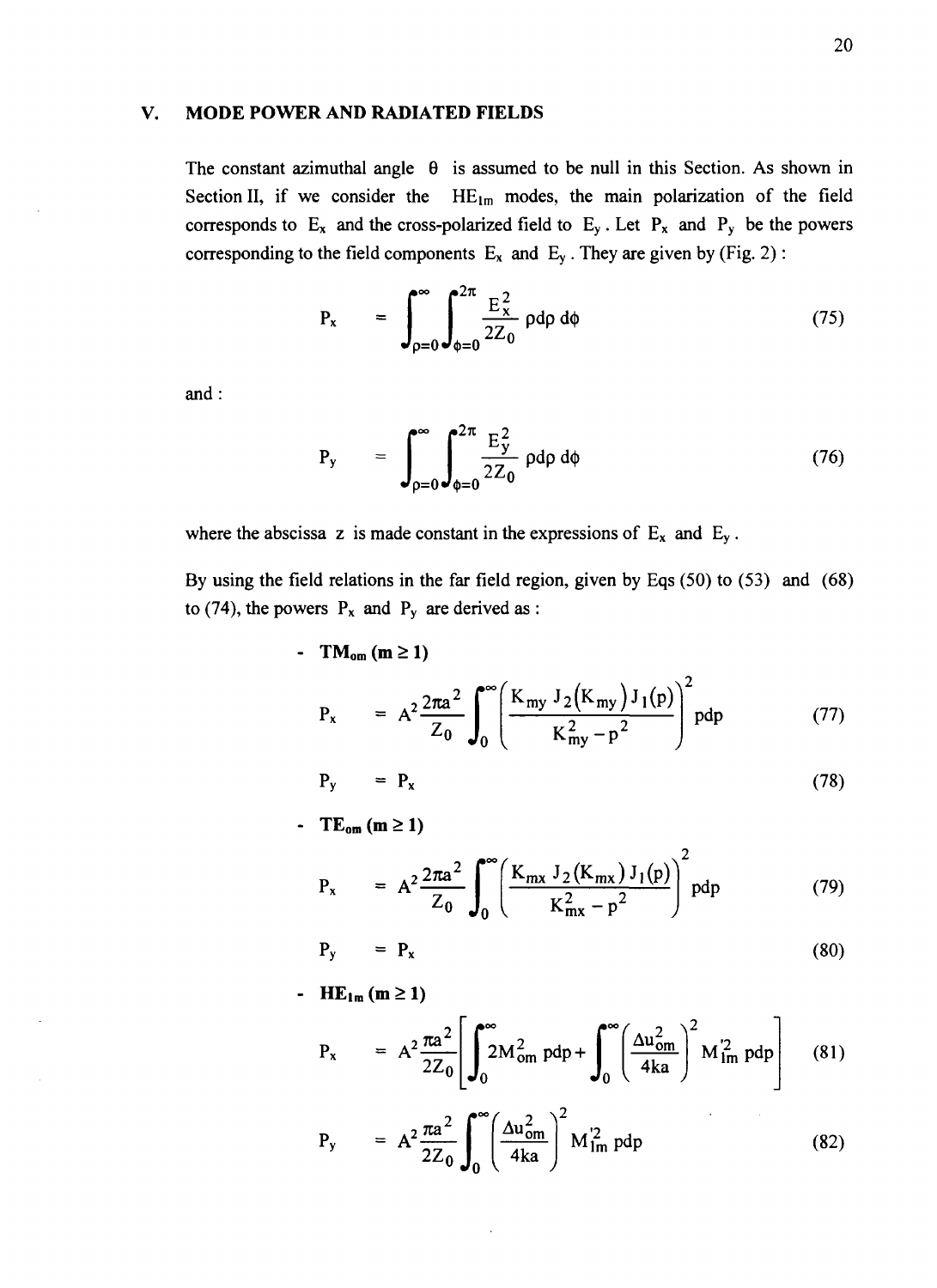$\text{HE}_{nm}$  ( $n \geq 2$ ,  $m \geq 1$ )

$$
P_x = A^2 \frac{\pi a^2}{2Z_0} \left[ \int_0^\infty M_{n-1, m}^2 p dp + \int_0^\infty \left( \frac{\Delta u_{n-1, m}^2}{4 n \text{ ka}} \right)^2 M_{nm}^2 p dp \right] (83)
$$

$$
P_y = P_x \tag{84}
$$

**-** EH<sub>1m</sub> (m ≥ 1)

$$
P_x = A^2 \frac{\pi a^2}{2Z_0} \left[ \int_0^\infty M_{2m}^2 p dp + \int_0^\infty 2 \left( \frac{\Delta u_{2m}^2}{4 \text{ ka}} \right)^2 M_{1m}^{''2} p dp \right]
$$
(85)

$$
P_{y} = A^{2} \frac{\pi a^{2}}{2Z_{0}} \int_{0}^{\infty} M_{2m}^{2} p dp
$$
 (86)

$$
\text{-} \quad \mathbf{EH}_{nm} \;\; (\mathbf{n} \geq 2 \;,\; \mathbf{m} \geq 1)
$$

$$
P_x = A^2 \frac{\pi a^2}{2Z_0} \left[ \int_0^\infty M_{n+1, m}^2 p dp + \int_0^\infty \left( \frac{\Delta u_{n+1, m}^2}{4 n \text{ ka}} \right)^2 M_{nm}^{''2} p dp \right] (87)
$$

$$
P_y = P_x \tag{88}
$$

It must be noted that in free space, i.e. in a lossless medium, the power expressions given by Eqs (77) to (88) are valid in the near field region as well as in the far field region.

#### **VI. APPLICATION TO CORRUGATED WAVEGUIDES**

Corrugated waveguides are currently used in the microwave range, at frequencies lower than 140 GHz at the present time. Indeed, this type of guide is attractive for carrying the fundamental  $HE_{11}$  mode with low losses at microwave frequencies [2]. By assuming that  $R_s = 0$ , the radiated field behaviour of the  $HE_{11}$  mode depends only on one wall function Y given by Eq  $(47)$ . This function Y is related to the radius a of the guide and to the geometric parameters w, h and d of the corrugations by Eqs (39) and (47). The effects of theses parameters on the radiation characteristics of the  $HE_{11}$  mode are investigated for a guide of radius  $a = 31.75$  mm at the frequency  $f = 110$  GHz. This corresponds to typical values of waveguides and frequency for ECRH experiments on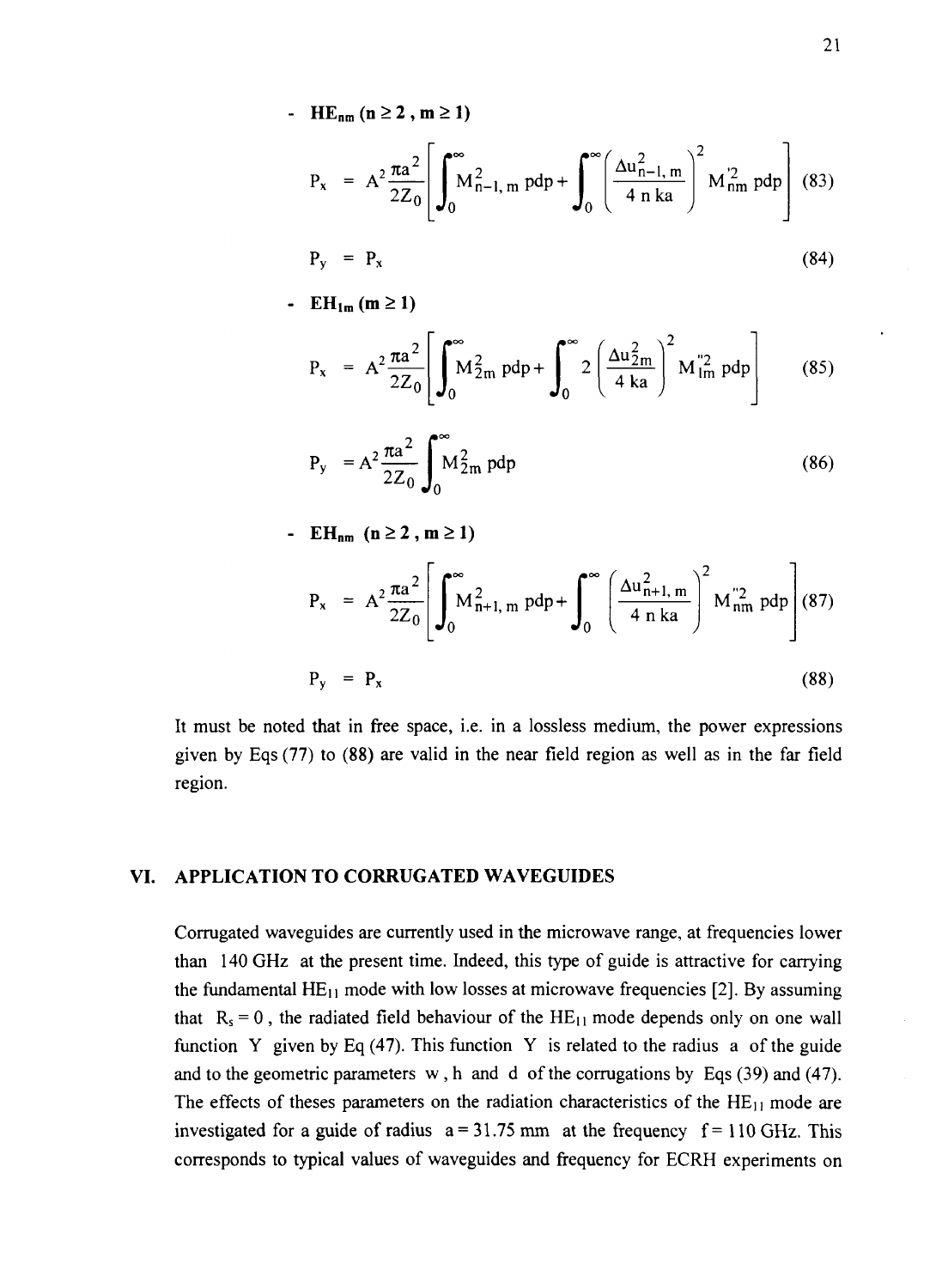plasma machines. Two parameters are varied in the analysis : h/w and D . The latter is defined by:

$$
kd = D. \frac{\pi}{2} \tag{89}
$$

This relation shows that  $D = 1$  for  $kd = \pi/2$  or  $d = \lambda/4$  which corresponds to the maximum of  $X_p$ :

$$
X_p = Z_0 \frac{w}{h} \frac{ka}{2}
$$
 (90)

and to the minimum of the function Y. This value  $D = 1$  is of interest, because it corresponds to a minimum effect of the wall on the field distribution, and also to the minimum of the hybrid mode attenuation in the guide when D is varied [2] [8]. On the contrary, the following values of D :

$$
D = 0, 2, 4 ... 2p \tag{91}
$$

involve  $X_p = 0$ ,  $|Y| \rightarrow \infty$  and the inequalities (12) are no more valid. The hybrid modes cannot propagate in the guide for values of D close or equal to those in Eq (91). The variations of Y as a function of D are displayed in Fig. 5, where  $w/h = 0.5$ .

By assuming that  $\theta = 0$  in Eq (52), the radiation pattern of E<sub>x</sub>, the principal component of the HE<sub>11</sub> mode is calculated versus the angle  $\alpha$  (Fig. 2), for z = 1.60 m, which is the beginning of the far field region, and for three values of the angle  $\phi : \phi = 0$ ,  $\pi/4$ ,  $\pi/2$ .

The results are shown in Figs 6, 7 and 8. The variations of the 10 dB bandwidth of the central lobes are plotted in Fig. 9 versus  $D$  for the three values of  $\phi$  which are considered.

The normalized cross-polarization, that is the ratio  $E_v/E_x(0)$  is plotted in Fig. 10 for various values of D, in the case of  $\phi = \pi/4$ . The cross-polarization power, defined by Py the ratio  $\frac{1}{p} + \frac{1}{p}$  is also considered. The powers  $P_x$  and  $P_y$  of the HE<sub>11</sub> mode are  $\mathbf{y}$   $\mathbf{y}$  $\frac{1}{2}$  in the  $\frac{1}{2}$  in  $\frac{1}{2}$  in Eqs. (81) and (82). The cross-polarization power of the  $HE_{11}$  mode is plotted versus D in Fig. 11.

From all the plots in Figs 5 to 11, it results that the changes in field patterns or crosspolarization may be assumed to be negligible or very small for  $0.5 < D < 1.5$ , then increase but are kept small for  $0.1 < D < 0.5$  and  $1.5 < D < 1.9$ . The changes become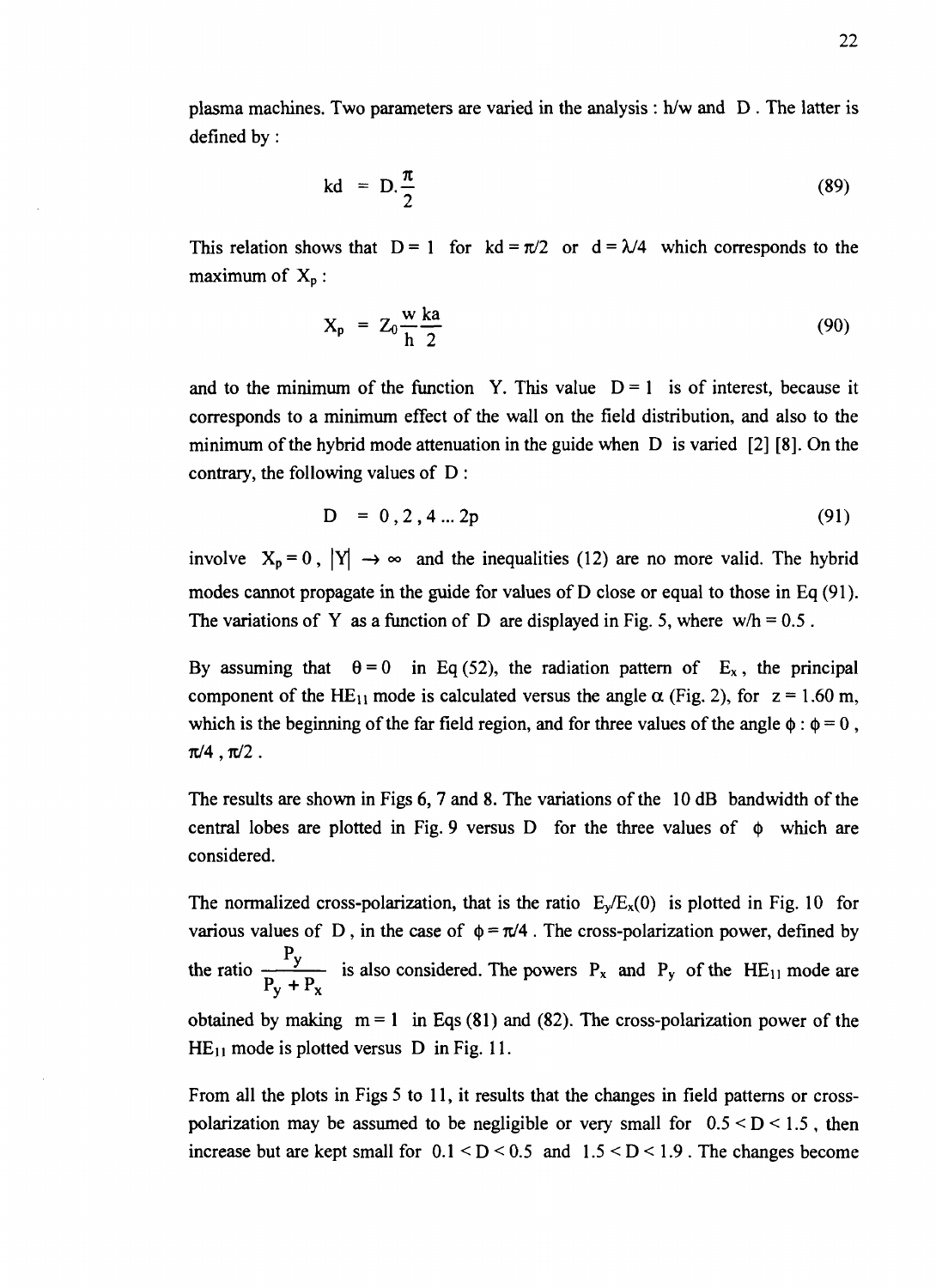important and, moreover the validity of the inequalities (12) is not always true, for  $0 < D < 0.1$  and  $1.9 < D < 2$ .

By using Eq (19), the attenuation of the  $HE_{11}$  mode is also calculated and is plotted in Fig. 12. There is a good agreement with the field patterns and cross-polarization results : the attenuation is very small in the range  $0.5 \leq D \leq 1.5$ , then increases when  $0.1 < D < 0.5$  and  $1.5 < D < 1.9$  and finally becomes important for  $0 < D < 0.1$  and  $1.9 < D < 2$ .

The other parameter to be varied in this application, is the ratio w/h. The variations of Y against w/h are plotted in Fig. 13, assuming that the optimal value  $D = 1$  is made. The - 10 dB widths of the central lobe of the field patterns have been calculated for the three values of  $\phi$ :  $\phi = 0$ ,  $\pi/4$ ,  $\pi/2$  and are plotted against the ratio w/h in Fig. 14.  $\rm P_{\rm v}$ Moreover, the ratio  $\frac{1}{p+1}$  of the cross-polarization power to the total power is  $\mathbf{y}$   $\mathbf{x}$ 

plotted against the ratio w/h in Fig. 15. As shown by these Figures 13 to 15, the guide works well for  $\alpha$ . When  $\alpha$  , but not in the range  $\beta$  and  $\alpha$ .

Finally, this application to a waveguide of radius  $a = 31.75$  mm carrying the  $HE_{11}$  mode at  $f = 110$  GHz, shows that the ranges to be considered for the parameters D and w/h are  $0.5 \leq D \leq 1.5$  and  $0.1 \leq w/h \leq 1$ . These ranges of interest have been determined for a particular value of ka : it is expected that the result would be changed if this parameter ka is varied. It is expected also that the radiation pattern is more sensitive to wall functions for higher order modes than for the  $HE_{11}$  mode.

As an example, we consider the transmission line for ECRH experiments on the Tokamak Tore Supra. The working frequencies are  $f = 110$  and 118 GHz, and the parameters of the corrugated waveguides are given as :

### - **110 GHz waveguides**

|   | $d = 0.38$ mm |  |               |
|---|---------------|--|---------------|
|   | $w = 0.66$ mm |  | $D = 0.557$   |
|   | $h = 0.91$ mm |  | $w/h = 0.726$ |
| a | $= 31.75$ mm  |  |               |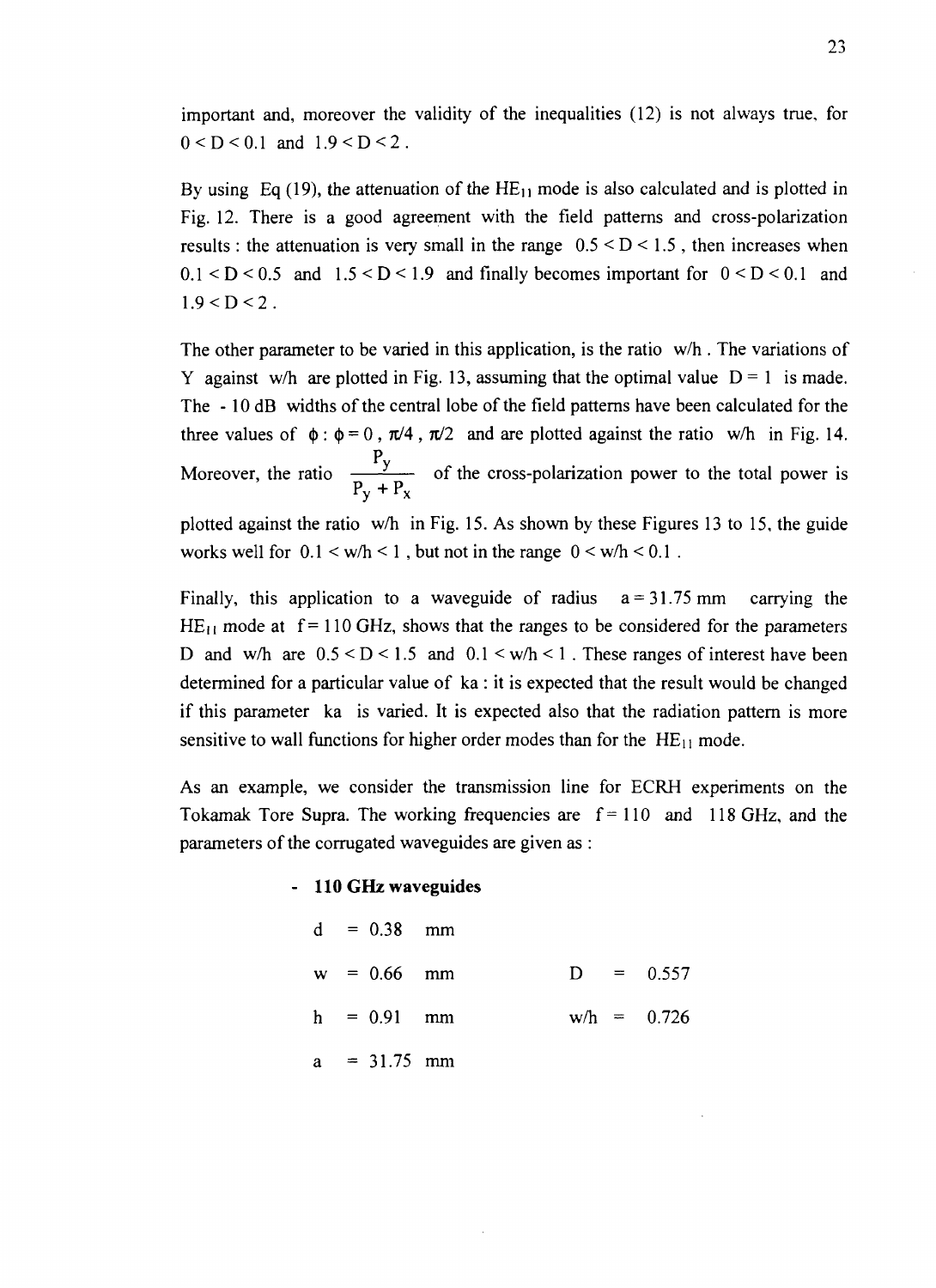#### - **118 GHz waveguides**

|  | $d = 0.64$ mm  |  |               |
|--|----------------|--|---------------|
|  | $w = 0.80$ mm  |  | $D = 1.007$   |
|  | $h = 1.1$ mm   |  | $w/h = 0.727$ |
|  | $a = 31.75$ mm |  |               |

These values of D and w/h are placed in the ranges where the wall functions have only little effects on the field pattern of the  $HE_{11}$  mode and usually can be neglected.

#### **VII. CONCLUSION**

Wall effects have been taken into account in the calculation of the field configurations and propagation constants of circular electric, circular magnetic and hybrid waveguide modes. These effects are described by wall functions which depend on the surface impedances of the wall and have been determined for five types of circular oversized waveguides. The near and far field patterns have been derived for guides having real wall functions, i.e. without power losses.

It has been shown that the wall functions give spurious effects by creating crosspolarized fields for the  $HE_{lm}$  modes and azimuthal asymmetry of the transverse field amplitude for all the hybrid modes. However, the wall effects decrease with increasing values of ka. Consequently, in many experimental situations, these effects can be neglected and the same formulas of mode radiations can be used for all kinds of waveguides.

The case of the corrugated waveguides, which are often used in microwaves, is of special importance. The effects of the geometric parameters of the corrugations on the radiated field patterns of the  $HE_{11}$  mode are investigated for a typical case of waveguides for ECRH experiments. The ranges of geometric parameters of the corrugations which have to be used in order to get the best propagation and radiation properties of the  $HE_{11}$  mode, have been determined.

#### *Acknowledgement*

The authors are grateful to G. Berger By, P. Bibet, P. Garin, M. Pain and J.G. Wegrowe for assistance in the work and review of the manuscript.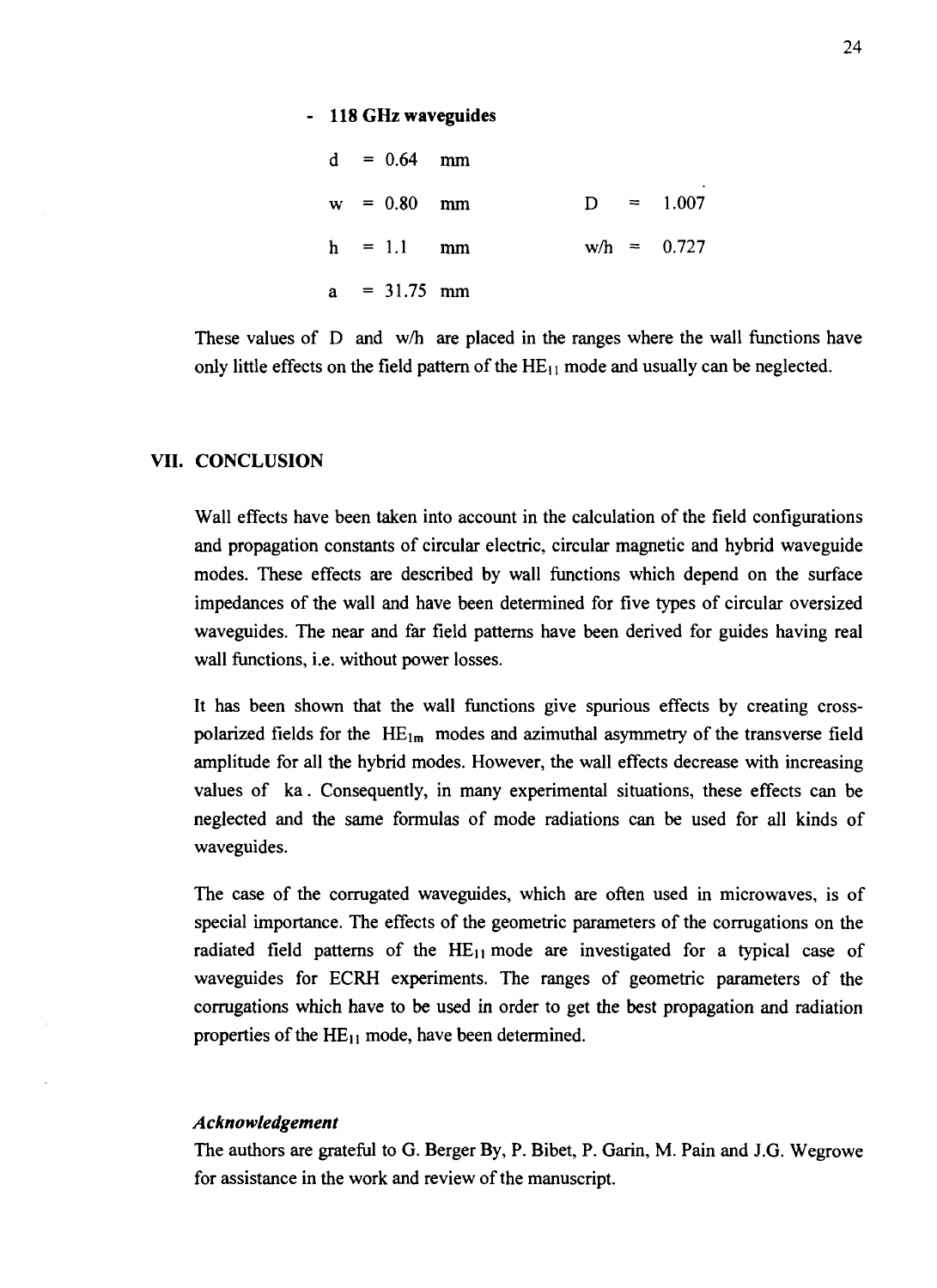#### **REFERENCES**

- [1] C. Dragone, Bell Syst. Tech. J., 60, 89 (1981).
- [2] J.P. Crenn, Int. J. Infrared Millimeter Waves, 14, 1947 (1993).
- [3] E.A.J. Marcatili and R.A. Schmeltzer, Bell Syst. Tech. J., 43, 1783 (1964).
- [4] J.J. Degnan, Appl. Opt., 12, 1026 (1973).
- [5] J.W. Carlin and P. D'Agostino, Bell Syst. Tech. J., 52, 453 (1973).
- [6] C. Dragone, I.E.E.E. Trans. Microwave Theory Tech., 28, 704 (1980).
- [7] C. Dragone, Bell Syst. Tech. J., 56, 835 (1977).
- [8] J. Doane, Infrared and Millimeter Waves, 13, 123, Academic Press (1985)
- [9] P.J.B. Clarricoats and A.D. Olver, Corrugated horns for microwave antennas Peter Peregrinus Ltd, London (1984).
- [10] M. Pain, G. Berger-By, P. Bibet, G.Bon Mardion, J.J. Capitain, J.P. Crenn, F. Smits, G. Tonon, 17<sup>th</sup> Symposium on Fusion Technology, Roma, Italy, September 14-18 (1992).
- [11] M. Pain, G. Berger-By, G. Bon Mardion, J.M. Bottereau, J.P. Crenn, P. Nouvel, D. Piat, D. Roux, F. Smits, 18<sup>th</sup> Symposium on Fusion Technology, Karlsruhe, Germany, August 22-26 (1994).
- [12] P.J.B. Clarricoats and P.K. Saha, Proc. I.E.E., 118, 1167 (1971).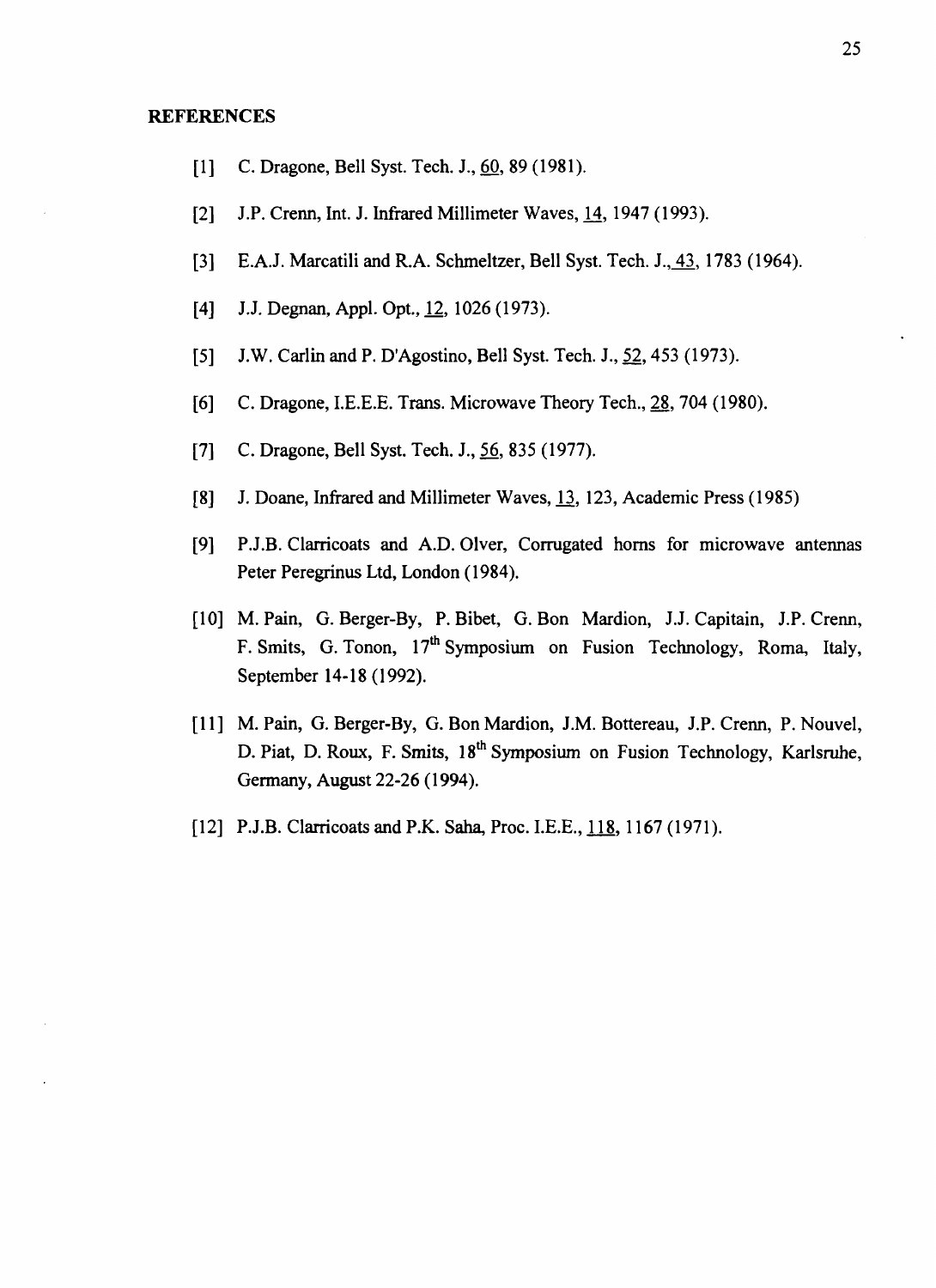#### **FIGURE CAPTIONS**

| Figure 1 |                | : Oversized circular waveguides :                                                                                                                                                                                                                                         |  |
|----------|----------------|---------------------------------------------------------------------------------------------------------------------------------------------------------------------------------------------------------------------------------------------------------------------------|--|
|          |                | Hollow dielectric waveguide<br>a)                                                                                                                                                                                                                                         |  |
|          |                | Conducting waveguide<br>b)                                                                                                                                                                                                                                                |  |
|          |                | Dielectric rod waveguide<br>c)                                                                                                                                                                                                                                            |  |
|          |                | d) Corrugated waveguide                                                                                                                                                                                                                                                   |  |
|          |                | e) Dielectric-lined waveguide                                                                                                                                                                                                                                             |  |
|          |                | Figure 2 : Coordinate systems                                                                                                                                                                                                                                             |  |
|          |                | Waveguide and Cartesian coordinates<br>a)                                                                                                                                                                                                                                 |  |
|          |                | Transverse coordinates<br>b)                                                                                                                                                                                                                                              |  |
| Figure 3 |                | : Dielectric-lined waveguide                                                                                                                                                                                                                                              |  |
| Figure 4 |                | : Corrugated waveguide                                                                                                                                                                                                                                                    |  |
| Figure 5 |                | : Variations of the wall function Y for $w/h = 0.5$                                                                                                                                                                                                                       |  |
| Figure 6 | $\ddot{\cdot}$ | Radiation patterns of the HE <sub>11</sub> mode for $\phi = 0$                                                                                                                                                                                                            |  |
| Figure 7 | $\ddot{\cdot}$ | Radiation patterns of the HE <sub>11</sub> mode for $\phi = \pi/4$                                                                                                                                                                                                        |  |
| Figure 8 | $\ddot{\cdot}$ | Radiation patterns of the HE <sub>11</sub> mode for $\phi = \pi/2$                                                                                                                                                                                                        |  |
| Figure 9 |                | : Variations of the 10 dB bandwidth of $E_x$ referred to the case $D = 1$ and<br>for $w/h = 0.5$                                                                                                                                                                          |  |
| r:       |                | $\mathbf{C}$ . $\mathbf{C}$ . $\mathbf{C}$ . The set of $\mathbf{C}$ is the set of $\mathbf{C}$ . The set of $\mathbf{C}$ is the set of $\mathbf{C}$ is the set of $\mathbf{C}$ is the set of $\mathbf{C}$ is the set of $\mathbf{C}$ is the set of $\mathbf{C}$ is the s |  |

Figure 10 : Cross-polarization of  $HE_{11}$  mode normalized to  $E_x (0) = 1$  and for  $\phi = \pi/4$ 

Py Figure 11 : variations of  $\frac{1}{P_+ + P_+}$  for  $w/n = 0.5$  $\cdot$  y  $\cdot$  -

- Figure 12 : Attenuation of the  $HE_{11}$  mode
- Figure 13 : Variations of the wall function Y for  $D = 1$
- Figure 14 : Variations of the 10 dB bandwidth of  $E_x$  referred to the case w/h = 0.5 and for  $D = 1$

 $\cdot$ 

Py Figure 15 : Variations of  $\frac{f}{P_y + P_x}$  for  $D = 1$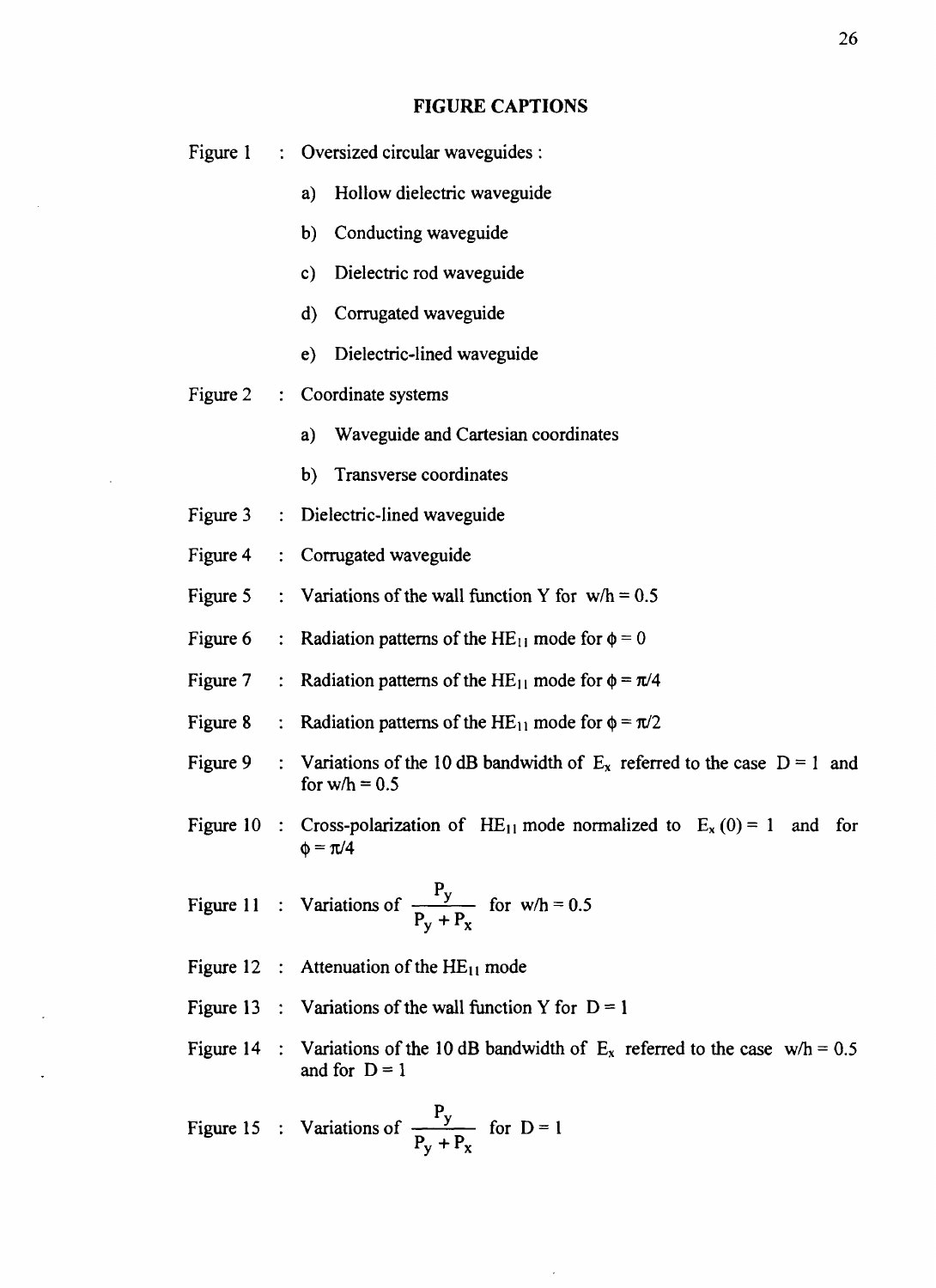

*Fieure 1: Oversized circular waveguides :*

- *a) Hollow dielectric waveguide*
- *b) Conducting waveguide*
- *c) Dielectric rod waveguide*
- *d) Corrugated waveguide*
- *e) Dielectric-lined waveguide*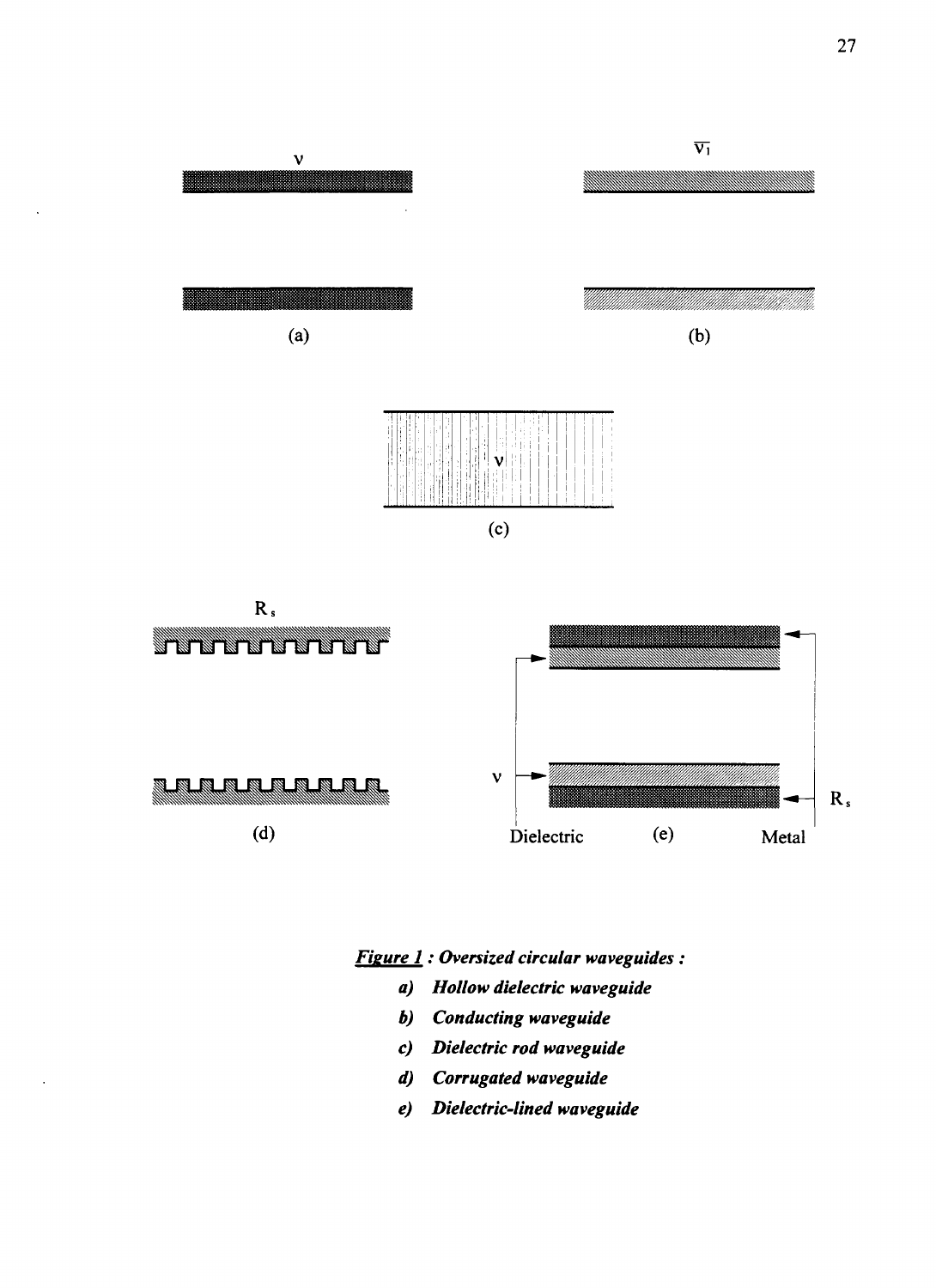



*Figure 2 : Coordinate systems*

*a) Waveguide and Cartesian coordinates*

 $\epsilon$ 

*b) Transverse coordinates*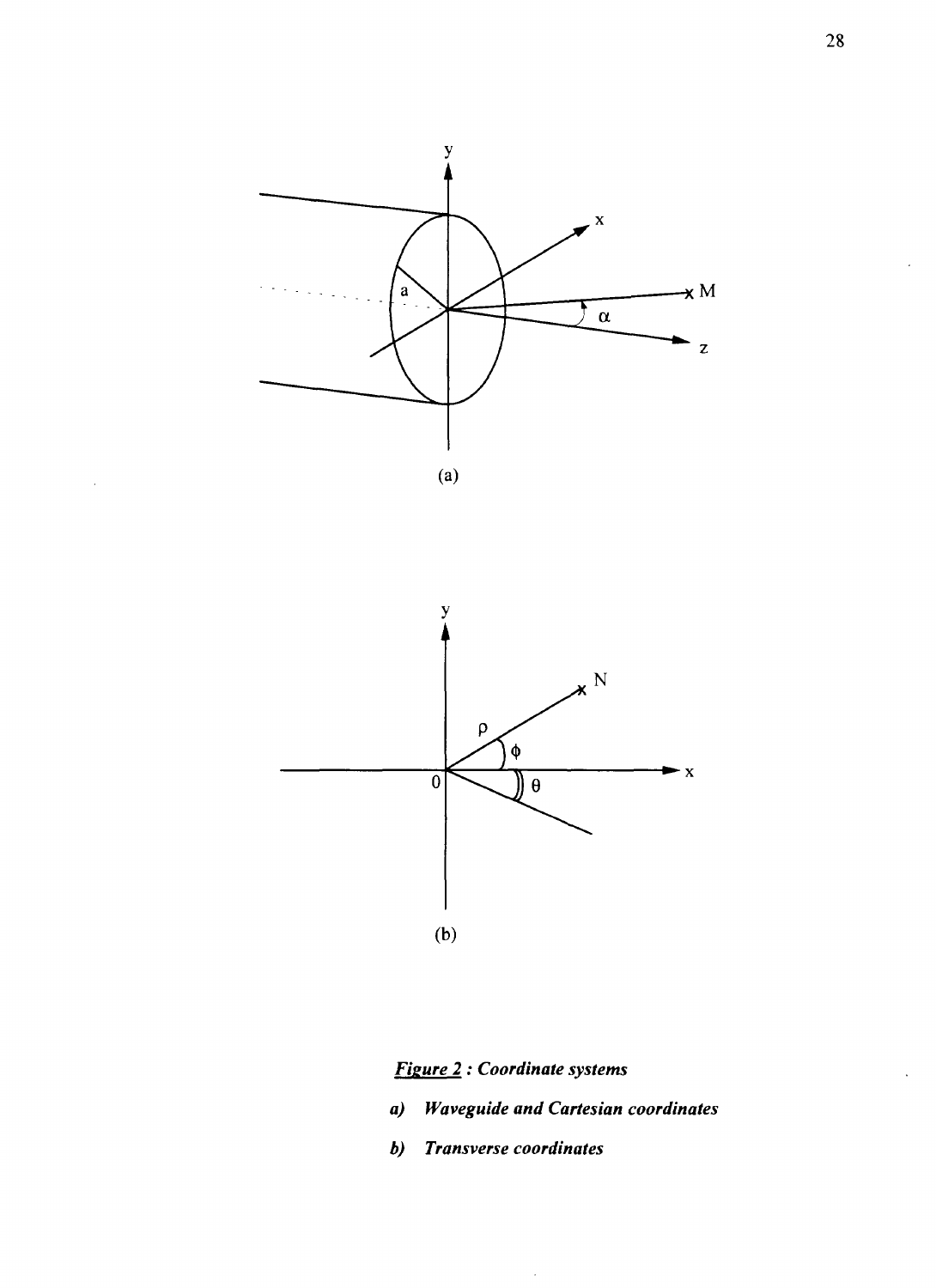

**Figure 3: Dielectric-lined waveguide**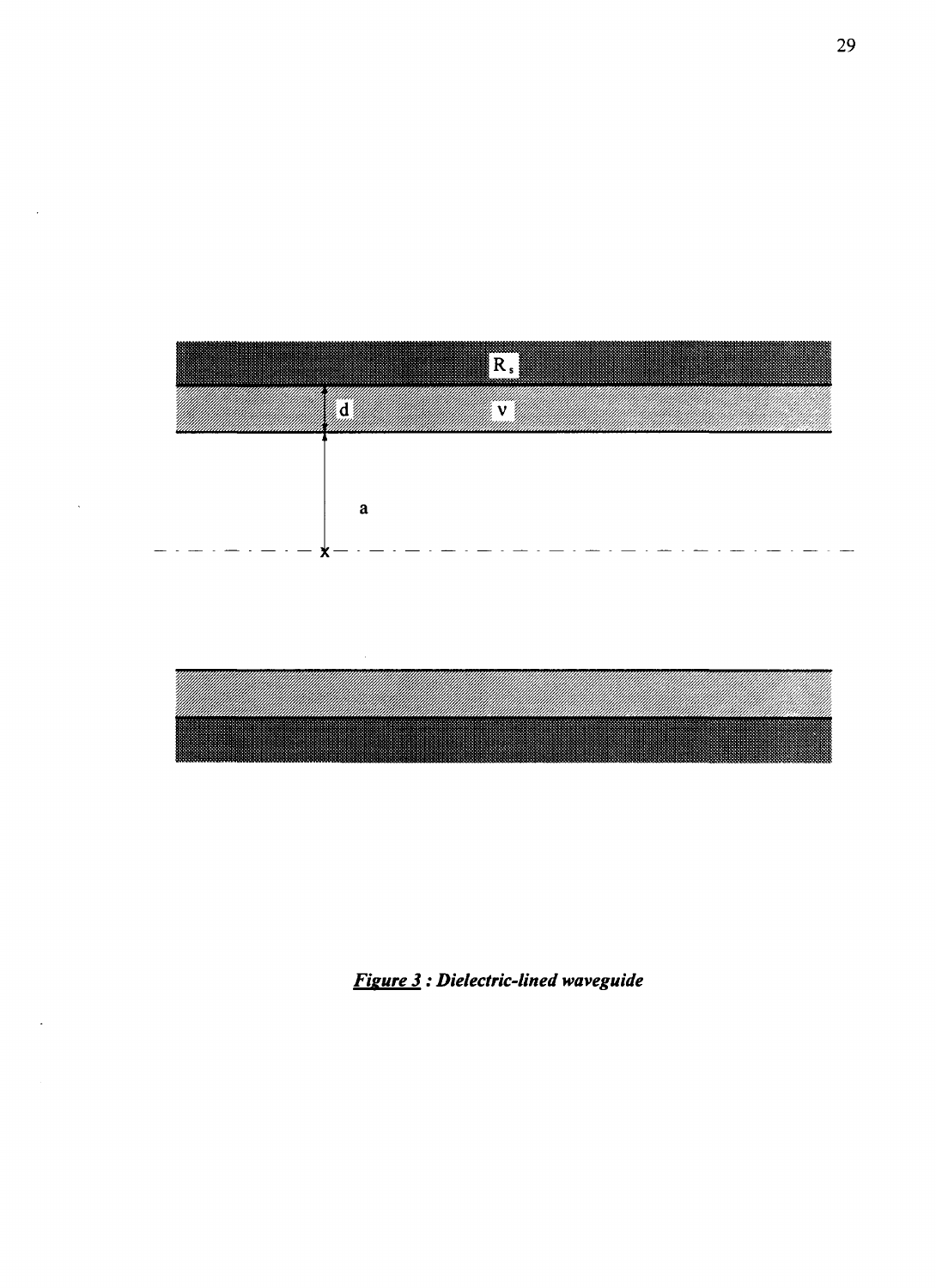

**Figure 4: Corrugated waveguide**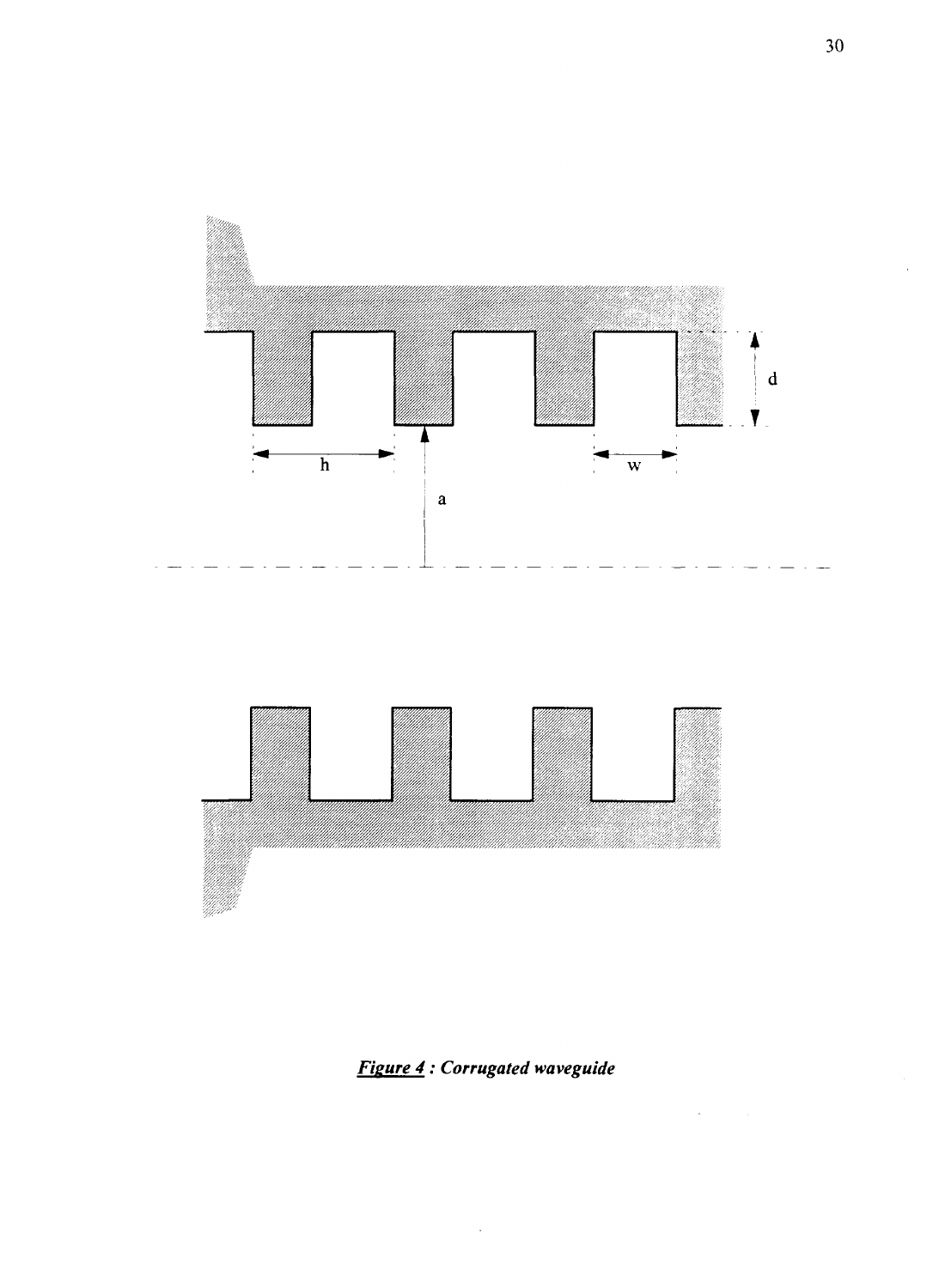

*Figure 5: Variations of the wall function Yfor w/h = 0.5*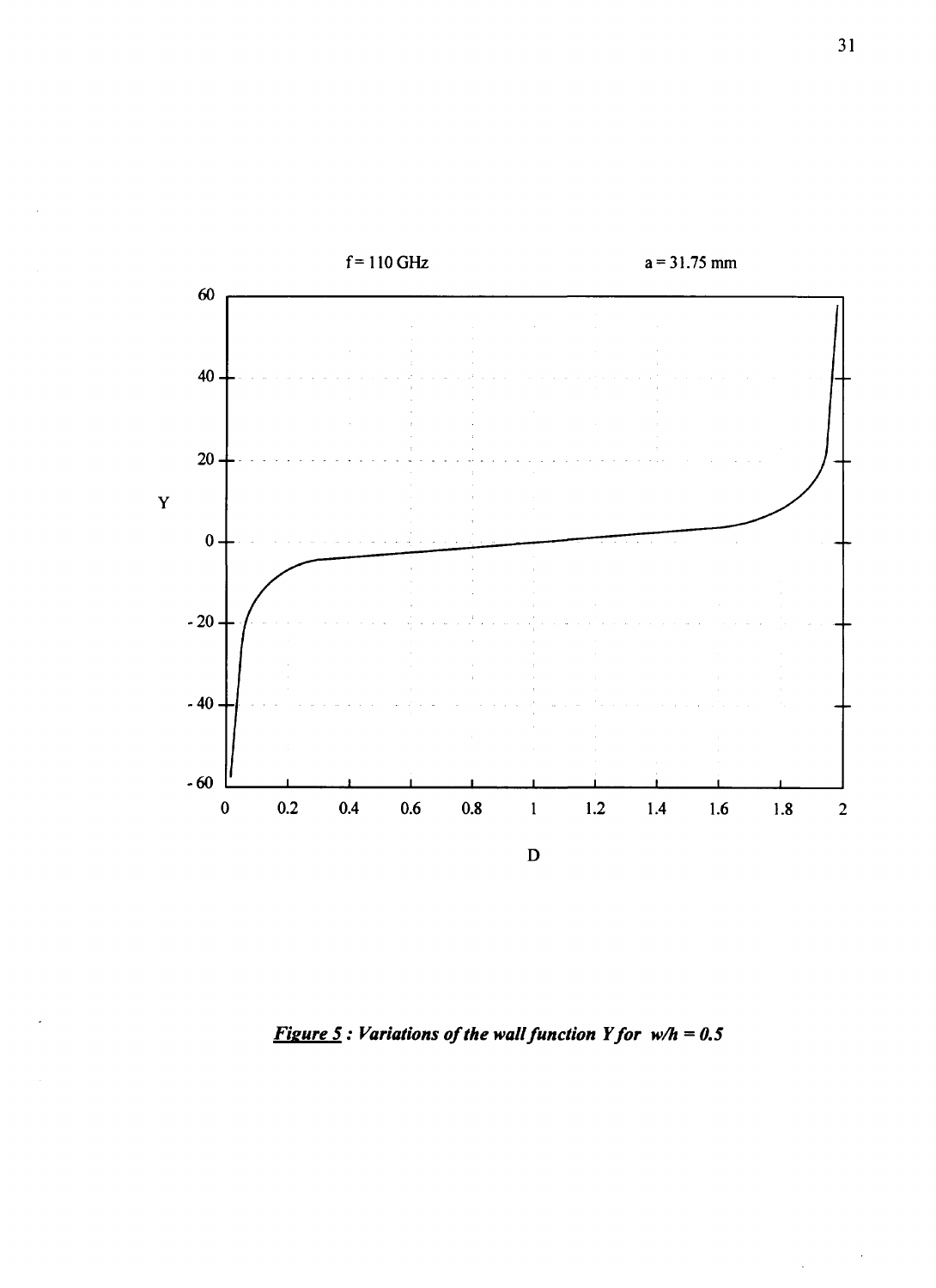

*<u>Figure 6</u>: Radiation patterns of the HE<sub>11</sub> mode for*  $\phi = 0$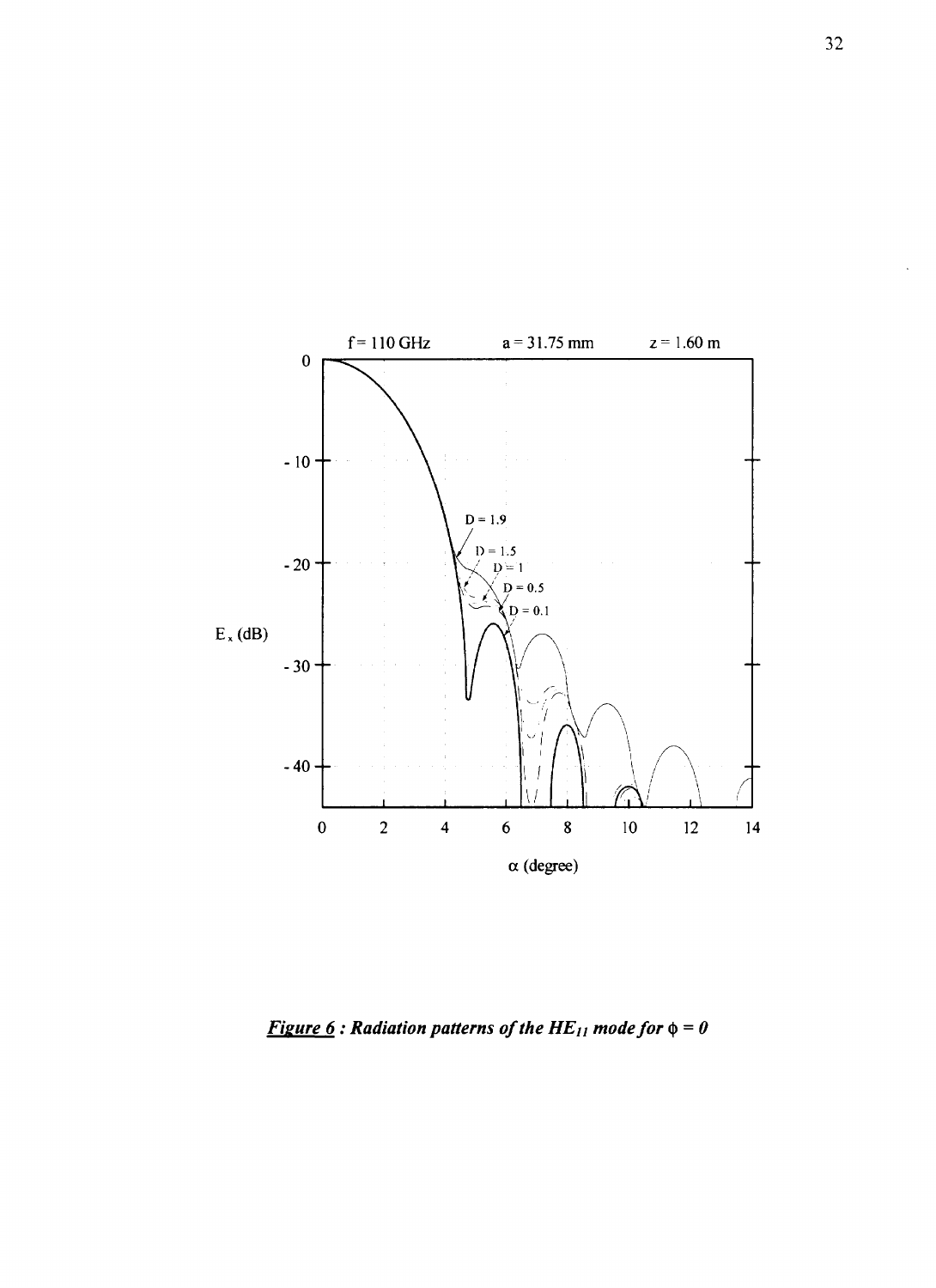

**Figure 7:** Radiation patterns of the HE<sub>11</sub> mode for  $\phi = \pi/4$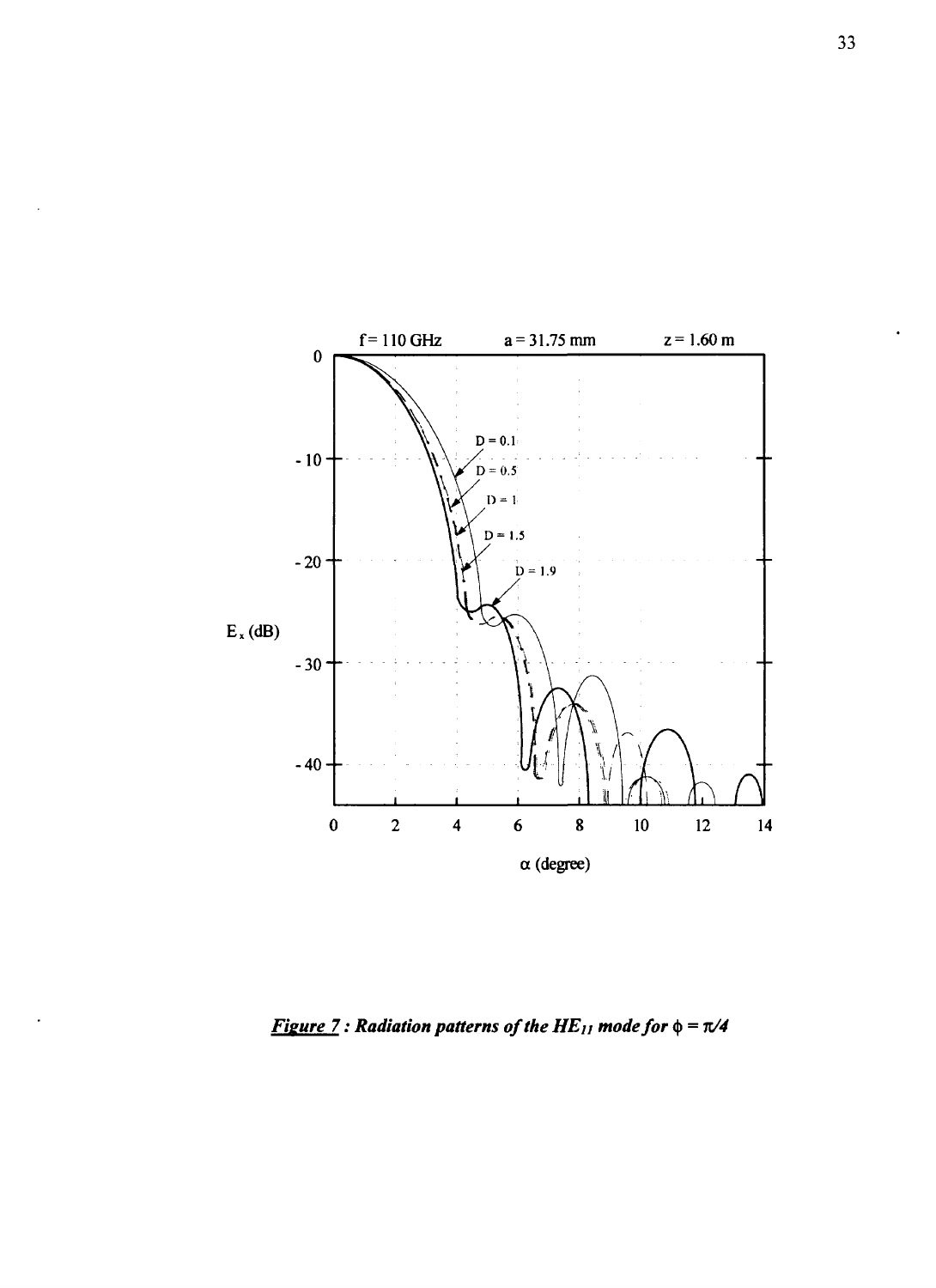

*Figure* 8 : Radiation patterns of the  $HE_{11}$  mode for  $\phi = \pi/2$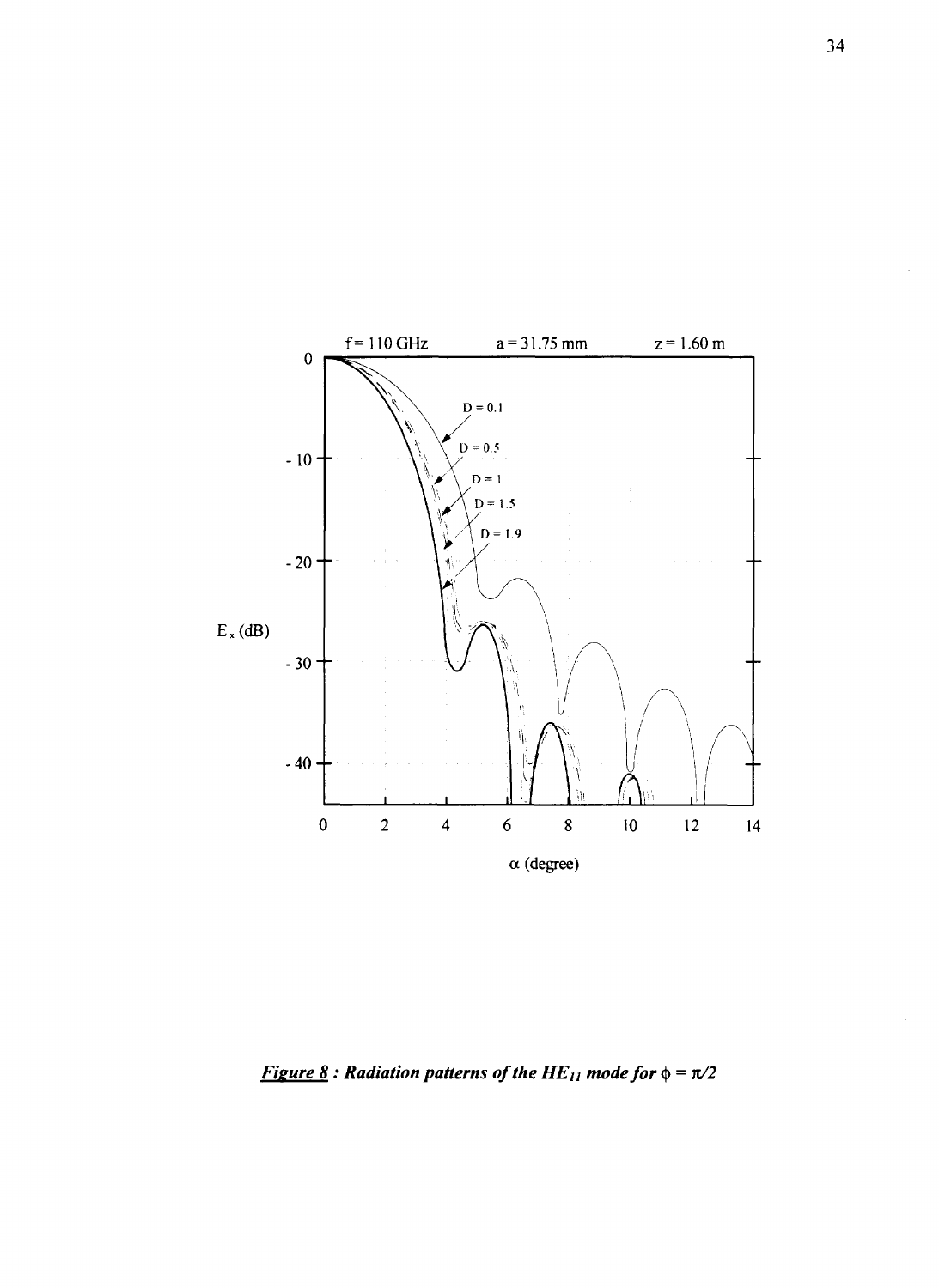

*Fieure 9: Variations of the 10 dB bandwidth of Ex referred to the case D = 1 and for w/li =0.5*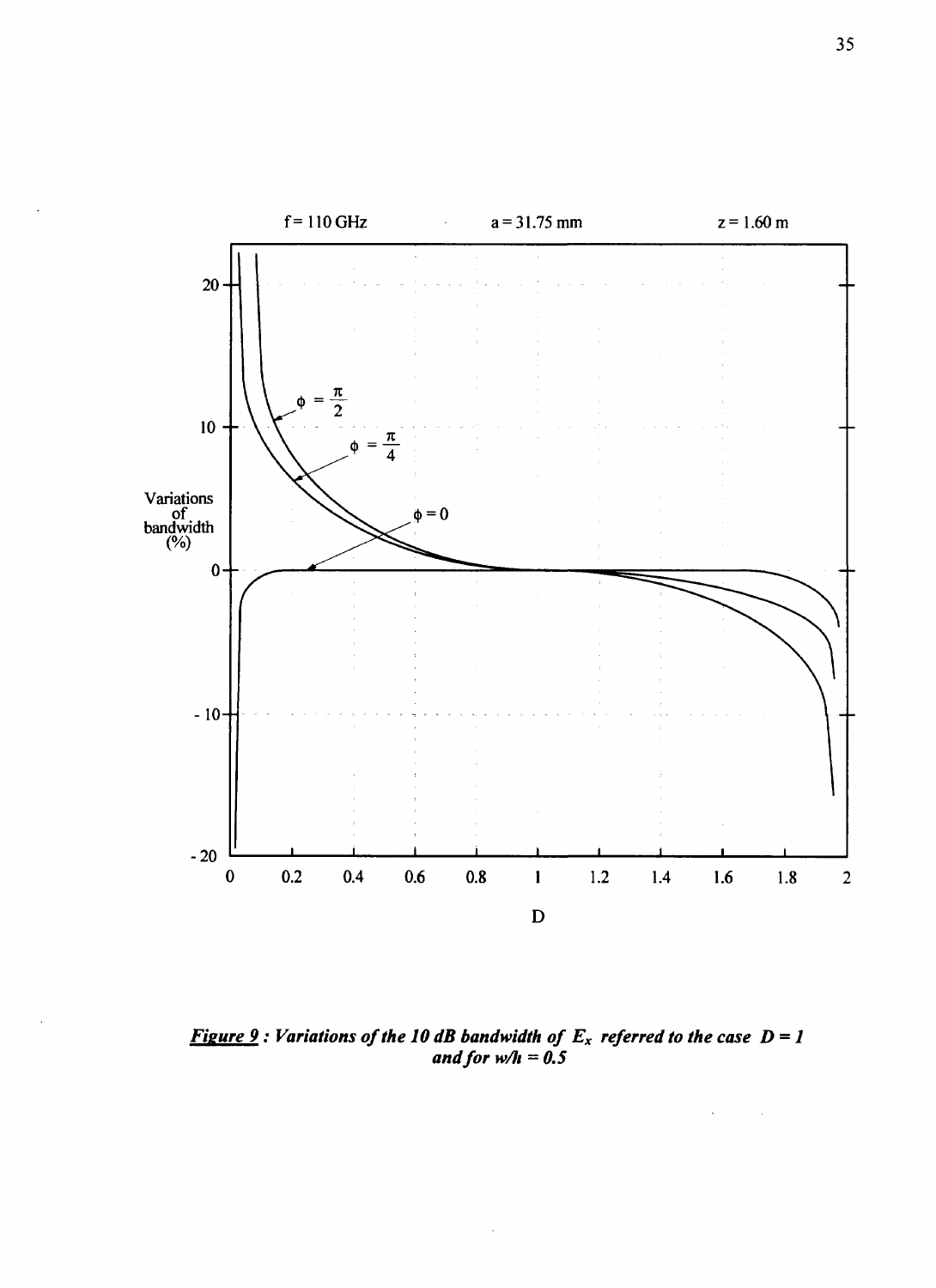

<u>Figure 10</u>: Cross-polarization of  $HE_{11}$  mode normalized to  $E_x(0) = 1$  and for  $\phi = \pi/4$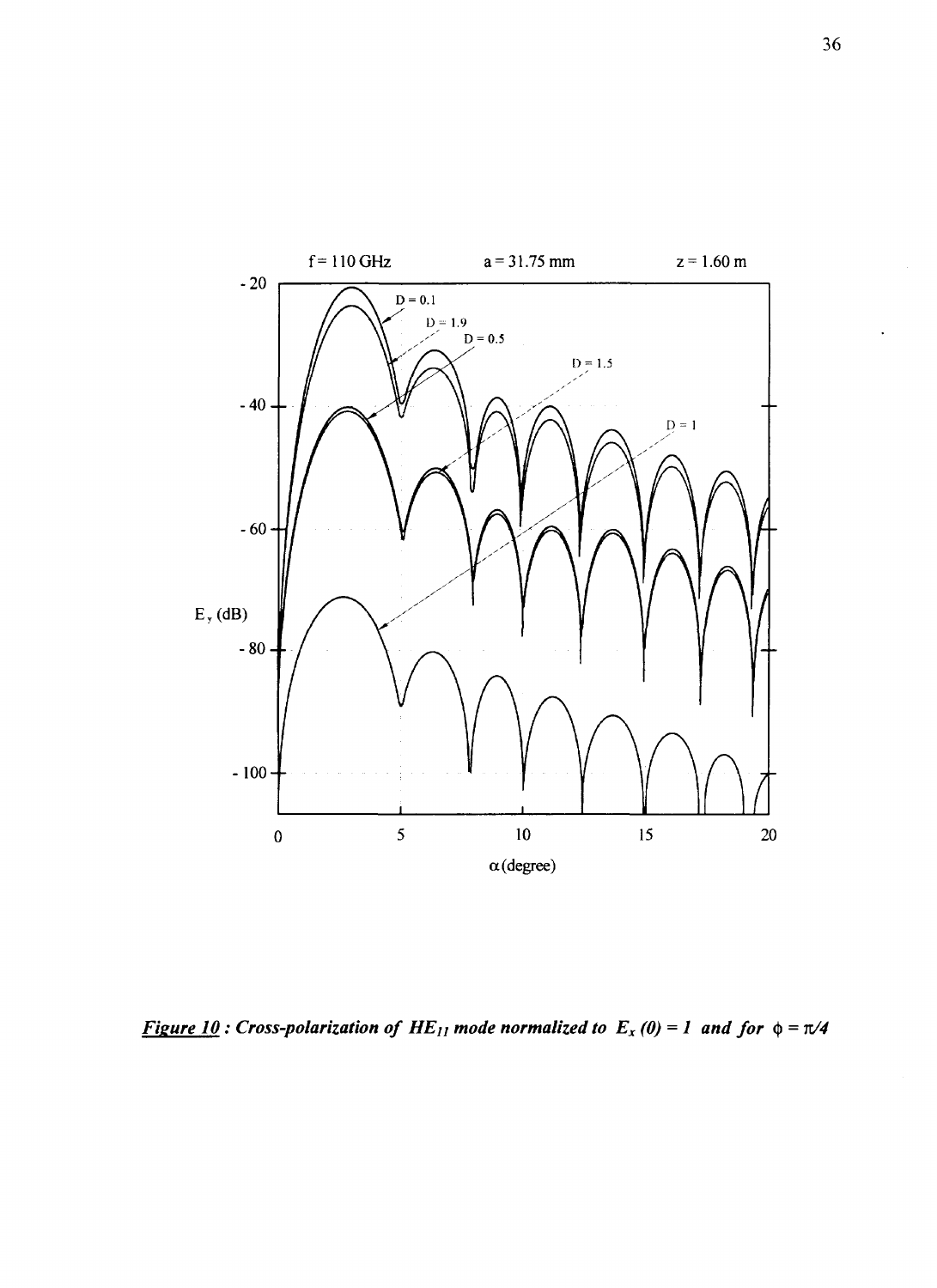

<u>Figure 11</u>: Variations of  $\frac{P_y}{P_y + P_x}$  for  $w/h = 0.5$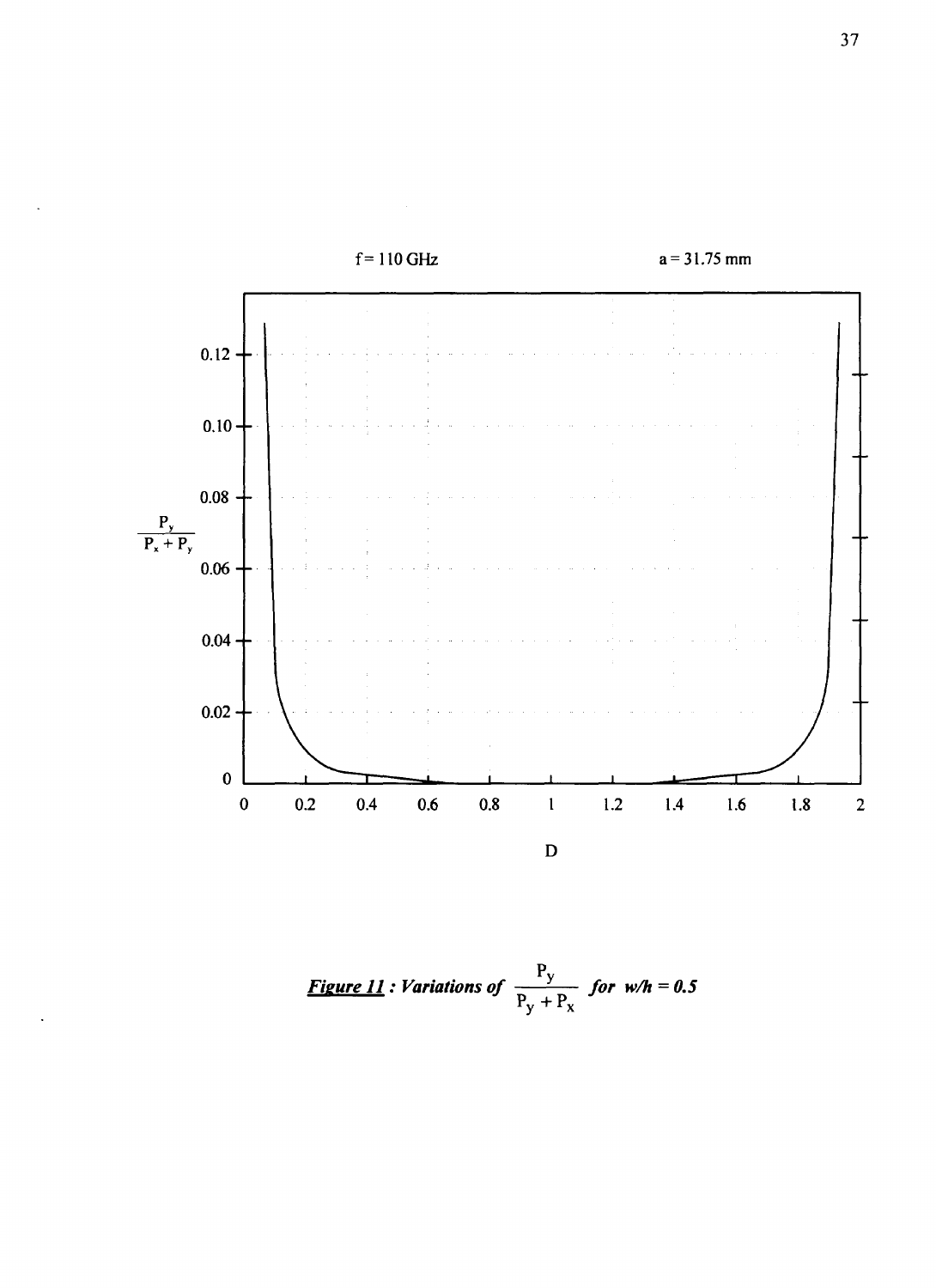

*Fisure 12 : Attenuation of the HEu mode*

 $\overline{\phantom{a}}$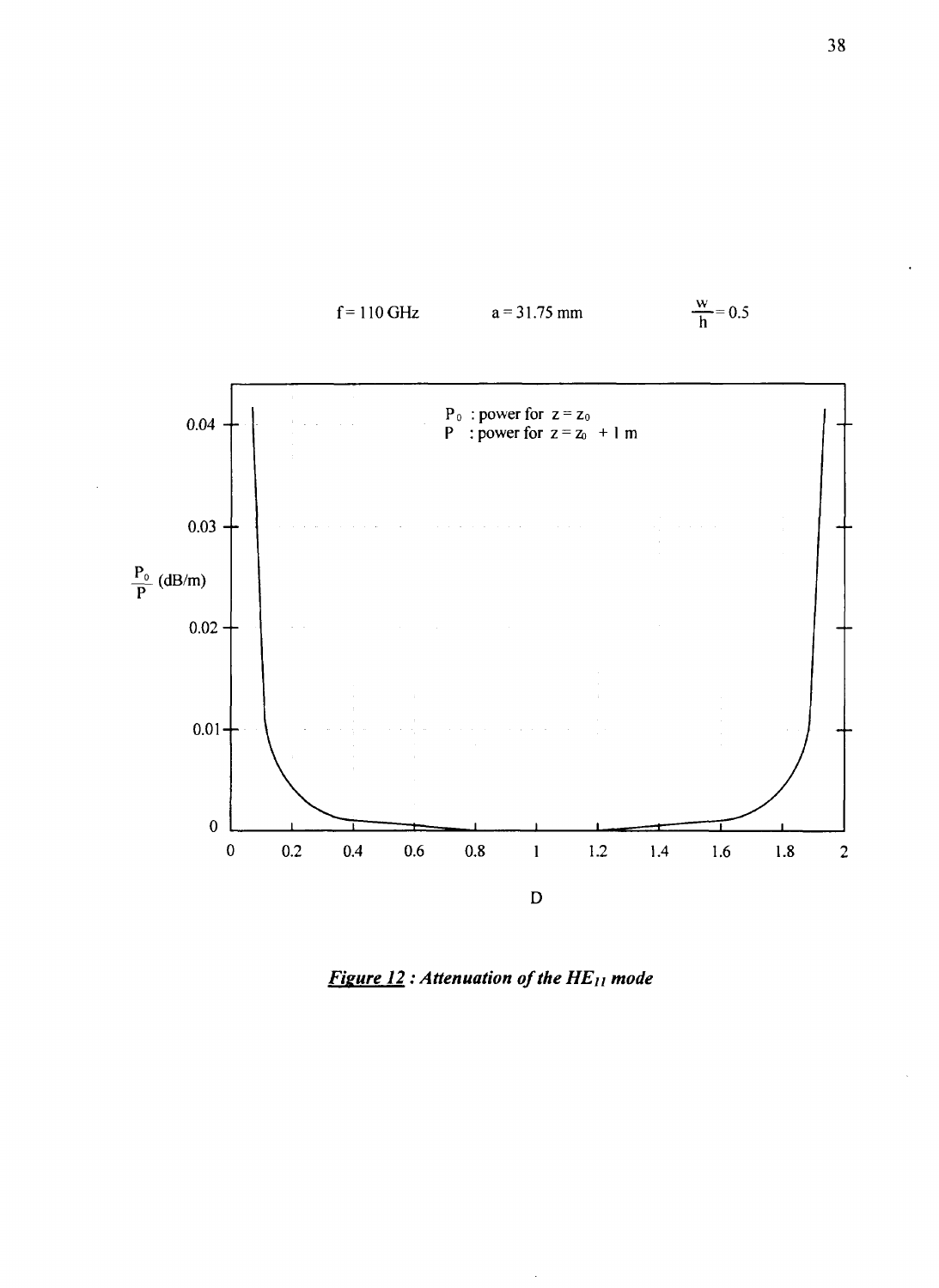

*Fieure 13: Variations of the wall function Yfor D = 1*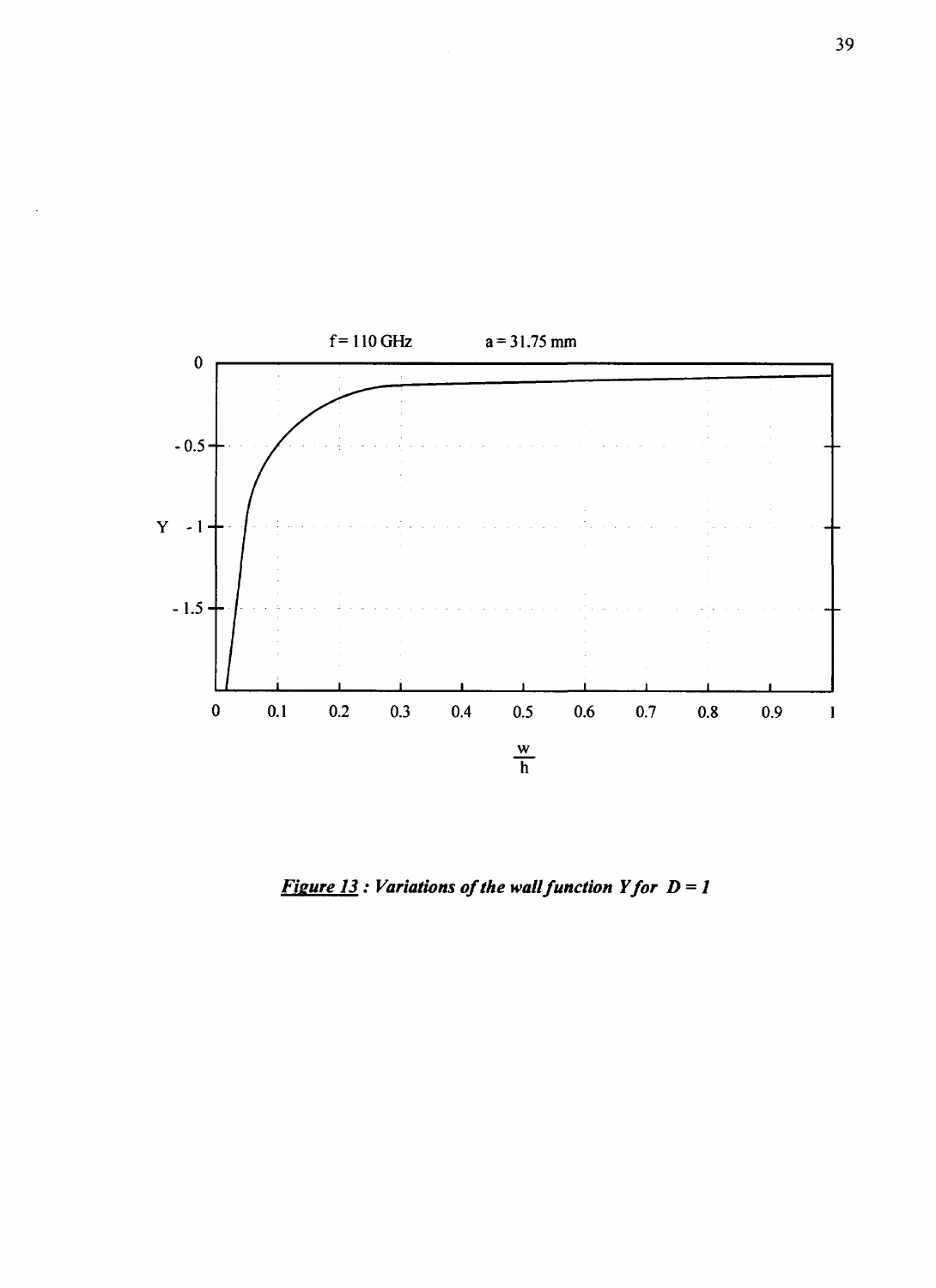

*Fie ure 14 : Variations of the 10 dB bandwidth of Ex referred to the case w/h = 0.5 and for D = 1*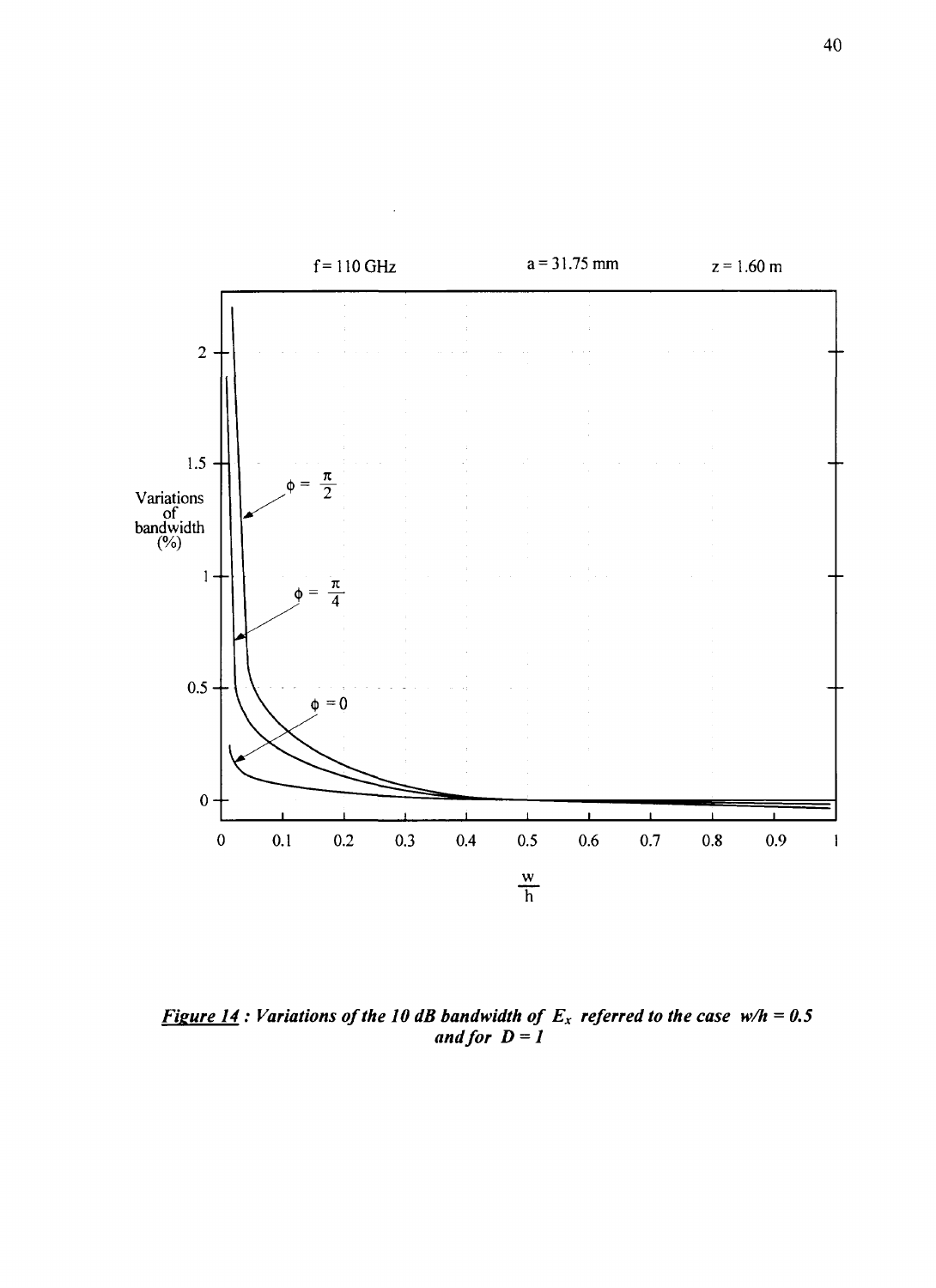

**Figure 15**: Variations of  $\frac{P_y}{P_y + P_x}$  for  $D = I$